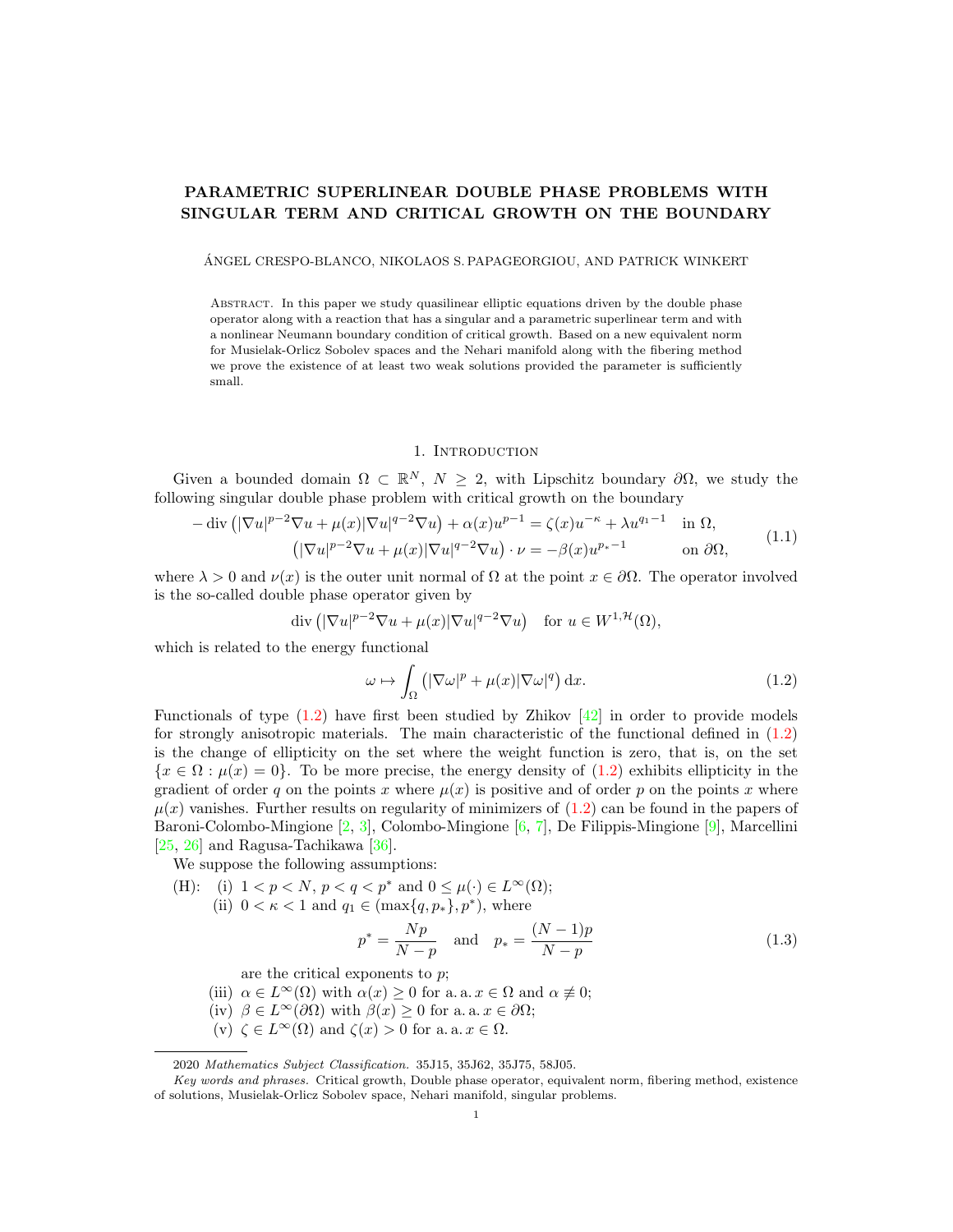We call a function  $u \in W^{1,\mathcal{H}}(\Omega)$  a weak solution of problem  $(1.1)$  if  $\zeta(\cdot)u^{-\kappa}h \in L^1(\Omega)$ ,  $u(x) > 0$  for a. a.  $x \in \Omega$  and

$$
\int_{\Omega} \left( |\nabla u|^{p-2} \nabla u + \mu(x) |\nabla u|^{q-2} \nabla u \right) \cdot \nabla h \, dx
$$
\n
$$
+ \int_{\Omega} \alpha(x) u^{p-1} h \, dx + \int_{\partial \Omega} \beta(x) u^{p-1} h \, d\sigma
$$
\n
$$
= \int_{\Omega} \zeta(x) u^{-\kappa} h \, dx + \lambda \int_{\Omega} u^{q-1} h \, dx \tag{1.4}
$$

<span id="page-1-0"></span>is satisfied for all test functions  $h \in W^{1,\mathcal{H}}(\Omega)$ . Based on (H) it is easy to see that the definition of a weak solution in [\(1.4\)](#page-1-0) is well-defined. Denoting by  $\Theta_\lambda: W^{1, \mathcal{H}}(\Omega) \to \mathbb{R}$  the energy functional corresponding to problem  $(1.1)$ , the main result in this paper is the following theorem.

<span id="page-1-1"></span>**Theorem 1.1.** If hypotheses (H) hold, then there exists  $\lambda^* > 0$  such that for all  $\lambda \in (0, \lambda^*]$ problem [\(1.1\)](#page-0-1) has at least two weak solutions  $u_\lambda, v_\lambda \in W^{1, \mathcal{H}}(\Omega)$  such that  $\Theta_\lambda(u_\lambda) < 0 < \Theta_\lambda(v_\lambda)$ .

The proof of Theorem [1.1](#page-1-1) relies on the properties of the Nehari manifold along with a new equivalent norm in the corresponding Musielak-Orlicz Sobolev space  $W^{1, \mathcal{H}}(\Omega)$ . In contrast to other works dealing with double phase problems we were able to weaken the usual condition

<span id="page-1-2"></span>
$$
\frac{q}{p} < 1 + \frac{1}{N}.\tag{1.5}
$$

Such assumption is standard for Dirichlet double phase problems in order to have the equivalent norm  $\|\nabla \cdot \|_{\mathcal{H}}$  in  $W_0^{1,\mathcal{H}}(\Omega)$ . It also guarantees the density of smooth functions in  $W^{1,\mathcal{H}}(\Omega)$ . Condition [\(1.5\)](#page-1-2) can be replaced in our paper by  $q < p^*$  which is equivalent to  $\frac{Nq}{N+q} < p$ . Note that such condition is indeed weaker than  $(1.5)$ . Furthermore, we can relax the assumptions on the weight function  $\mu(\cdot)$ . Instead of a Lipschitz condition we only need  $\mu(\cdot)$  to be bounded, not necessarily continuous.

Based on the new equivalent norm in  $W^{1, \mathcal{H}}(\Omega)$  we were able to suppose critical growth on the boundary of  $\Omega$ . To the best of our knowledge there is only one paper concerning singular double phase problems with nonlinear boundary condition, namely the paper of Farkas-Fiscella-Winkert [\[14\]](#page-20-5) who studied the problem

<span id="page-1-3"></span>
$$
-\operatorname{div}(A(u)) + u^{p-1} + \mu(x)u^{q-1} = u^{p^* - 1} + \lambda(u^{\gamma - 1} + g_1(x, u)) \quad \text{in } \Omega,
$$
  

$$
A(u) \cdot \nu = u^{p_* - 1} + g_2(x, u) \quad \text{on } \partial\Omega,
$$
 (1.6)

where

$$
\operatorname{div}(A(u)) := \operatorname{div}(F^{p-1}(\nabla u)\nabla F(\nabla u) + \mu(x)F^{q-1}(\nabla u)\nabla F(\nabla u))
$$

is the Finsler double phase operator with a Minkowski space  $(\mathbb{R}^N, F)$ . They obtain the existence of one weak solution of  $(1.6)$  by applying variational tools and truncation techniques. The treatment is completely different from ours and only one solution is obtained. Also in the case of nonsingular Neumann double phase problems there are only few works. We refer to El Manouni-Marino-Winkert [\[11\]](#page-20-6), Gasiński-Winkert [\[18\]](#page-21-4), Papageorgiou-Rădulescu-Repovš [\[29\]](#page-21-5) and Papageorgiou-Vetro-Vetro [\[31\]](#page-21-6). In [\[18\]](#page-21-4) the authors study the problem

<span id="page-1-4"></span>
$$
-\operatorname{div}\left(|\nabla u|^{p-2}\nabla u + \mu(x)|\nabla u|^{q-2}\nabla u\right) = f(x,u) - |u|^{p-2}u - \mu(x)|u|^{q-2}u \quad \text{in } \Omega,
$$
  

$$
\left(|\nabla u|^{p-2}\nabla u + \mu(x)|\nabla u|^{q-2}\nabla u\right) \cdot \nu = g(x,u) \qquad \text{on } \partial\Omega.
$$
 (1.7)

Based on the Nehari manifold method it is shown that problem [\(1.7\)](#page-1-4) has at least three nontrivial solutions. We point out that the use of the Nehari manifold in [\[18\]](#page-21-4) is different from ours. Indeed the idea in the current paper is the splitting of the Nehari manifold into three disjoint parts and the two solutions in Theorem [1.1](#page-1-1) turn out to be the global minimizers of  $\Theta_{\lambda}$  restricted to two of them provided the parameter is sufficiently small. The third one is the empty set.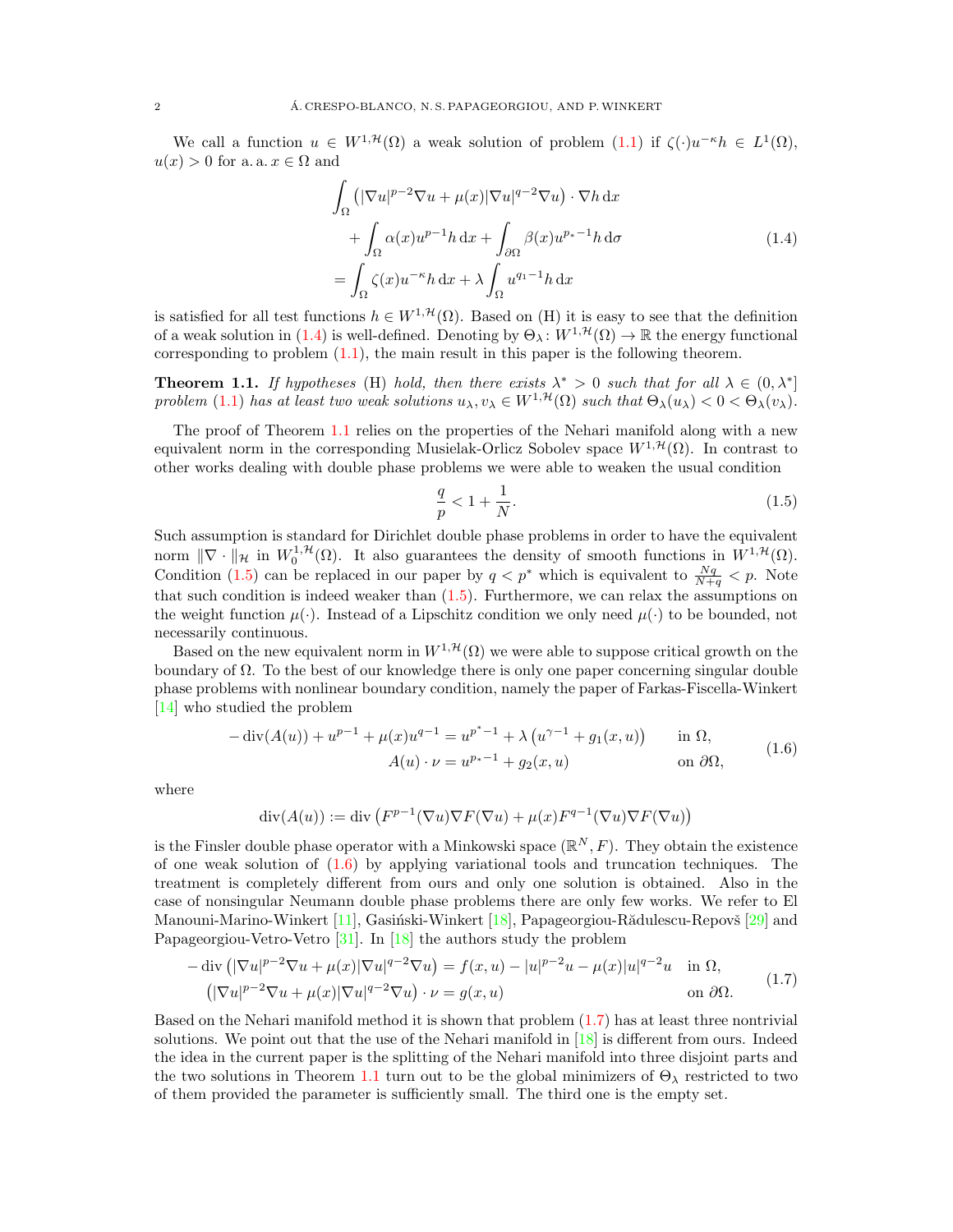In general, the use of the fibering method along with the Nehari manifold is a very powerful tool and was initiated by the works of Drábek-Pohozaev  $[10]$  and Sun-Wu-Long  $[37]$ . Afterwards several authors applied this method to different problems of singular and nonsingular type. We refer to the works of Alves-Santos-Silva [\[1\]](#page-20-8), Lei [\[21\]](#page-21-8), Liu-Dai-Papageorgiou-Winkert [\[23\]](#page-21-9), Liu-Winkert [\[24\]](#page-21-10), Mukherjee-Sreenadh [\[28\]](#page-21-11), Papageorgiou-Repovš-Vetro [\[30\]](#page-21-12), Papageorgiou-Winkert [\[33\]](#page-21-13), Wang-Zhao-Zhao [\[38\]](#page-21-14) and Yang-Bai [\[39\]](#page-21-15).

For existence results for double phase problems with homogeneous Dirichlet boundary condition we refer to the papers of Colasuonno-Squassina [\[5\]](#page-20-9) (eigenvalue problem for the double phase operator), Farkas-Winkert  $[13]$  (Finsler double phase problems), Gasiński-Papageorgiou [\[15\]](#page-20-11) (locally Lipschitz right-hand side), Gasiński-Winkert  $[16, 17]$  $[16, 17]$  $[16, 17]$  (convection and superlinear problems), Liu-Dai [\[22\]](#page-21-17) (Nehari manifold approach), Perera-Squassina [\[35\]](#page-21-18) (Morse theoretical approach), Zeng-Bai-Gasiński-Winkert  $[40, 41]$  $[40, 41]$  $[40, 41]$  (multivalued obstacle problems) and the references therein. Finally, we mention the nice overview article of Mingione-R $\ddot{\text{add}}$ ulescu [\[27\]](#page-21-21) about recent developments for problems with nonstandard growth and nonuniform ellipticity.

# 2. Preliminaries

In this section we will present the main properties of Musielak-Orlicz spaces  $L^{\mathcal{H}}(\Omega)$  and  $W^{1,\mathcal{H}}(\Omega)$ , respectively and equip the space  $W^{1,\mathcal{H}}(\Omega)$  with a new equivalent norm.

The usual Lebesgue spaces  $L^r(\Omega)$  and  $L^r(\Omega;\mathbb{R}^N)$  will be endowed with the norm  $\|\cdot\|_r$  and the boundary Lebesgue spaces are denoted by  $L^r(\partial\Omega)$  with norm  $\|\cdot\|_{r,\partial\Omega}$  whenever  $1 \leq r \leq \infty$ . The corresponding Sobolev spaces are denoted by  $W^{1,r}(\Omega)$  for  $1 < r < \infty$  with the equivalent norm

$$
||u||_{1,r} = \left(||\nabla u||_r^r + \int_{\Omega} \alpha(x)|u|^r \,dx\right)^{\frac{1}{r}},
$$

where  $\alpha$  fulfills hypothesis (H)(iii). The proof for such result is similar to those proofs as in Papageorgiou-Winkert [\[34,](#page-21-22) Proposition 2.8], [\[32,](#page-21-23) Proposition 4.5.34].

Let hypothesis (H)(i) be satisfied and let  $\mathcal{H} \colon \Omega \times [0, \infty) \to [0, \infty)$  be defined by

$$
\mathcal{H}(x,t) = t^p + \mu(x)t^q.
$$

Let  $M(\Omega)$  be the space of all measurable functions  $u: \Omega \to \mathbb{R}$ . As usual, we identify two such functions which differ on a Lebesgue-null set. Then, the Musielak-Orlicz Lebesgue space  $L^{\mathcal{H}}(\Omega)$ is given by

$$
L^{\mathcal{H}}(\Omega) = \{ u \in M(\Omega) : \varrho_{\mathcal{H}}(u) < +\infty \}
$$

equipped with the Luxemburg norm

$$
||u||_{\mathcal{H}} = \inf \left\{ \tau > 0 \, : \, \varrho_{\mathcal{H}}\left(\frac{u}{\tau}\right) \leq 1 \right\},\,
$$

where the modular function is given by

$$
\varrho_{\mathcal{H}}(u) := \int_{\Omega} \mathcal{H}(x, |u|) \, dx = \int_{\Omega} (|u|^p + \mu(x)|u|^q) \, dx.
$$

In addition, we define the seminormed space

$$
L^q_\mu(\Omega) = \left\{ u \in M(\Omega) : \int_{\Omega} \mu(x) |u|^q \, \mathrm{d}x < +\infty \right\}
$$

endowed with the seminorm

$$
||u||_{q,\mu} = \left(\int_{\Omega} \mu(x)|u|^q dx\right)^{\frac{1}{q}}.
$$

The Musielak-Orlicz Sobolev space  $W^{1, \mathcal{H}}(\Omega)$  is defined by

$$
W^{1,\mathcal{H}}(\Omega) = \left\{ u \in L^{\mathcal{H}}(\Omega) : |\nabla u| \in L^{\mathcal{H}}(\Omega) \right\}
$$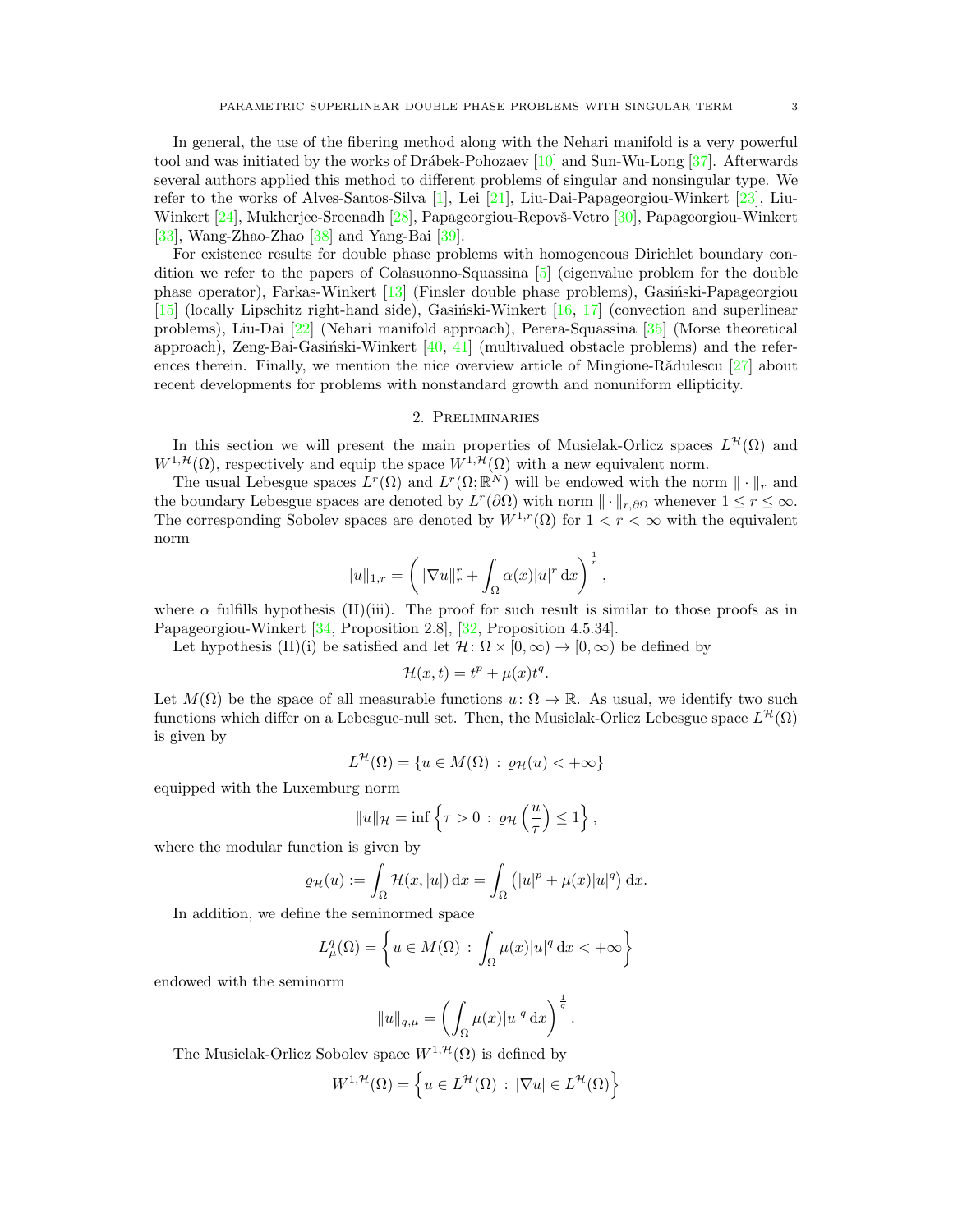equipped with the norm

$$
||u||_{1,\mathcal{H}} = ||\nabla u||_{\mathcal{H}} + ||u||_{\mathcal{H}},
$$

where  $\|\nabla u\|_{\mathcal{H}} = \| |\nabla u| \|_{\mathcal{H}}$ . We know that  $L^{\mathcal{H}}(\Omega)$  and  $W^{1,\mathcal{H}}(\Omega)$  are uniformly convex and so reflexive Banach spaces, see Colasuonno-Squassina [\[5,](#page-20-9) Proposition 2.14] or Harjulehto-Hästö [\[19,](#page-21-24) Theorem 6.1.4].

The following proposition states the main embeddings for the spaces  $L^{\mathcal{H}}(\Omega)$  and  $W^{1,\mathcal{H}}(\Omega)$ , see Gasiński-Winkert  $[18,$  Proposition 2.2] or Crespo-Blanco-Gasiński-Harjulehto-Winkert  $[8,$ Propositions 2.17 and 2.19]

<span id="page-3-0"></span>**Proposition 2.1.** Let  $(H)(i)$  be satisfied and let  $p^*$  as well as  $p_*$  be the critical exponents to p as given in  $(1.3)$ . Then the following embeddings hold:

- (i)  $L^{\mathcal{H}}(\Omega) \hookrightarrow L^{r}(\Omega)$  and  $W^{1,\mathcal{H}}(\Omega) \hookrightarrow W^{1,r}(\Omega)$  are continuous for all  $r \in [1,p]$ ;
- (ii)  $W^{1,\mathcal{H}}(\Omega) \hookrightarrow L^r(\Omega)$  is continuous for all  $r \in [1,p^*]$  and compact for all  $r \in [1,p^*);$
- (iii)  $W^{1,\mathcal{H}}(\Omega) \hookrightarrow L^r(\partial \Omega)$  is continuous for all  $r \in [1,p_*]$  and compact for all  $r \in [1,p_*)$ ;
- $(iv) L^{\mathcal{H}}(\Omega) \hookrightarrow L^q_{\mu}(\Omega)$  is continuous;
- (v)  $L^q(\Omega) \hookrightarrow L^{\mathcal{H}}(\Omega)$  is continuous.

Furthermore, we introduce the seminormed space

$$
W_{\mu}^{q}(\Omega; \mathbb{R}^{N}) = \left\{ u \in L_{\mu}^{q}(\Omega) : \int_{\Omega} \mu(x) |\nabla u|^{q} dx < +\infty \right\}
$$

endowed with the seminorm

$$
\|\nabla u\|_{q,\mu} = \left(\int_{\Omega} \mu(x)|\nabla u|^q \,\mathrm{d}x\right)^{\frac{1}{q}},
$$

see Proposition [2.1\(](#page-3-0)iv).

Next we prove the existence of two equivalent norms in  $W^{1,\mathcal{H}}(\Omega)$  which will be useful in our treatment. In the following we use the seminorms

$$
||u||_{r_1,\theta_1} = \left(\int_{\Omega} \theta_1(x)|u|^{r_1} dx\right)^{\frac{1}{r_1}} \text{ and } ||u||_{r_2,\theta_2,\partial\Omega} = \left(\int_{\partial\Omega} \theta_2(x)|u|^{r_2} d\sigma\right)^{\frac{1}{r_2}},
$$

where we suppose

(H'): (i) 
$$
1 < p < N
$$
,  $p < q < p^*$  and  $0 \le \mu(\cdot) \in L^{\infty}(\Omega)$ ;  
\n(ii)  $1 \le r_1 \le p^*$  and  $1 \le r_2 \le p_*$ ;  
\n(iii)  $\theta_1 \in L^{\infty}(\Omega), \theta_1(x) \ge 0$  for a. a.  $x \in \Omega$ ;  
\n(iv)  $\theta_2 \in L^{\infty}(\partial\Omega), \theta_2(x) \ge 0$  for a. a.  $x \in \partial\Omega$ ;  
\n(v)  $\theta_1 \not\equiv 0$  or  $\theta_2 \not\equiv 0$ .

<span id="page-3-1"></span>Proposition 2.2. If hypotheses (H') hold, then

$$
||u||_{1,\mathcal{H}}^{\circ} = ||\nabla u||_{\mathcal{H}} + ||u||_{r_1,\theta_1} + ||u||_{r_2,\theta_2,\partial\Omega}
$$
  

$$
||u||_{1,\mathcal{H}}^* = \inf \left\{ \tau > 0 \, : \, \int_{\Omega} \left( \left( \frac{|\nabla u|}{\tau} \right)^p + \mu(x) \left( \frac{|\nabla u|}{\tau} \right)^q \right) dx + \int_{\Omega} \theta_1(x) \left( \frac{|u|}{\tau} \right)^{r_1} dx \right\}
$$
  

$$
+ \int_{\partial\Omega} \theta_2(x) \left( \frac{|u|}{\tau} \right)^{r_2} d\sigma \le 1 \right\},
$$

are both equivalent norms on  $W^{1,\mathcal{H}}(\Omega)$ .

*Proof.* We prove the result in the critical case, that is,  $r_1 = p^*$  and  $r_2 = p_*$ , the other cases work similarly. First, it is straightforward to show that  $\|\cdot\|_{1,\mathcal{H}}^{\circ}$  and  $\|\cdot\|_{1,\mathcal{H}}^{*}$  are norms on  $W^{1,\mathcal{H}}(\Omega)$ .

Applying Proposition [2.1\(](#page-3-0)ii), (iii) gives for  $u \in W^{1, \mathcal{H}}(\Omega)$ 

$$
||u||_{1,\mathcal{H}}^{\circ} \leq ||\nabla u||_{\mathcal{H}} + ||\theta_1||_{\infty}^{\frac{1}{p^*}}||u||_{p^*} + ||\theta_2||_{\infty}^{\frac{1}{p^*}}||u||_{p_*,\partial\Omega}
$$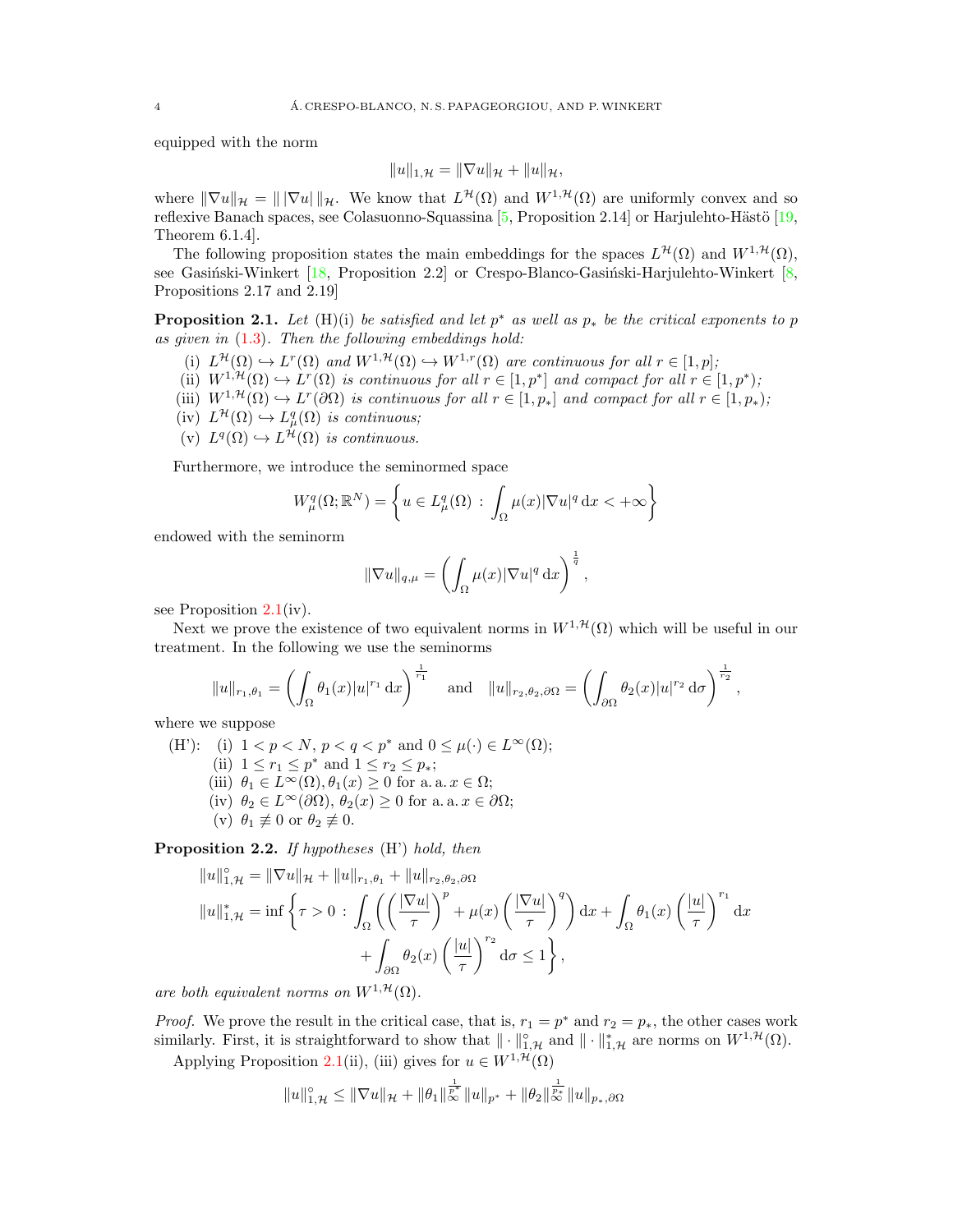PARAMETRIC SUPERLINEAR DOUBLE PHASE PROBLEMS WITH SINGULAR TERM 5

$$
\leq \|\nabla u\|_{\mathcal{H}} + C_{\Omega} \|\theta_1\|_{\infty}^{\frac{1}{p^*}} \|u\|_{1,\mathcal{H}} + C_{\partial\Omega} \|\theta_2\|_{\infty}^{\frac{1}{p^*}} \|u\|_{1,\mathcal{H}}
$$
  

$$
\leq C_1 \|u\|_{1,\mathcal{H}},
$$

where  $C_{\Omega}$ ,  $C_{\partial\Omega} > 0$  are the embedding constants and  $C_1 > 0$ .

Let us now show that

$$
||u||_{\mathcal{H}} \le c||u||_{1,\mathcal{H}}^{\circ} \tag{2.1}
$$

for some  $c > 0$ . Arguing indirectly, we suppose that  $(2.1)$  is not true. Then there exists a sequence  $\{u_n\}_{n\in\mathbb{N}}\subset W^{1,\mathcal{H}}(\Omega)$  such that

$$
||u_n||_{\mathcal{H}} > n||u_n||_{1,\mathcal{H}}^{\circ} \quad \text{for all } n \in \mathbb{N}.
$$
 (2.2)

We set  $y_n = \frac{u_n}{\|u_n\|_{\mathcal{H}}}$  which gives  $\|y_n\|_{\mathcal{H}} = 1$ . From  $(2.2)$  we then obtain

<span id="page-4-3"></span>
$$
\frac{1}{n} > \|y_n\|_{1,\mathcal{H}}^{\circ}.
$$
\n(2.3)

Since  $\|\nabla \cdot \|_{\mathcal{H}} + \| \cdot \|_{\mathcal{H}}$  is the norm of  $W^{1,\mathcal{H}}(\Omega)$ , we see that  $\{y_n\}_{n\in\mathbb{N}} \subset W^{1,\mathcal{H}}(\Omega)$  is bounded. Hence, we may assume that

$$
y_n \rightharpoonup y
$$
 in  $W^{1,\mathcal{H}}(\Omega)$  and  $y_n \rightharpoonup y$  in  $L^{p^*}(\Omega)$  and  $L^{p_*}(\partial\Omega)$ ,  $(2.4)$ 

see Proposition [2.1\(](#page-3-0)ii), (iii). Moreover, from  $(H')(i)$  we know that  $q < p^*$ . So from Proposition [2.1\(](#page-3-0)ii), (v) we have  $W^{1, H}(\Omega) \hookrightarrow L^q(\Omega)$  compactly and  $L^q(\Omega) \hookrightarrow L^{\mathcal{H}}(\Omega)$  continuously. Therefore  $y_n \to y$  in  $L^{\mathcal{H}}(\Omega)$  and since  $||y_n||_{\mathcal{H}} = 1$  it is clear that  $y \neq 0$ . Passing to the limit in [\(2.3\)](#page-4-2) as  $n \to \infty$  and using [\(2.4\)](#page-4-3) along with the weak lower semicontinuity of the norm  $\|\nabla \cdot \|_{\mathcal{H}}$  and of the seminorms  $\|\cdot\|_{p^*,\theta_1}, \|\cdot\|_{p_*,\theta_2,\partial\Omega}$  leads to

$$
0 \geq \|\nabla y\|_{\mathcal{H}} + \|y\|_{p^*, \theta_1} + \|y\|_{p_*, \theta_2, \partial\Omega}.
$$
\n(2.5)

From [\(2.5\)](#page-4-4) we conclude that  $y \equiv \tau \neq 0$  is a constant and so we have

$$
0 \ge |\tau|^{\frac{1}{p^*}} \left( \int_{\Omega} \theta_1(x) dx \right)^{\frac{1}{p^*}} + |\tau|^{\frac{1}{p_*}} \left( \int_{\partial \Omega} \theta_2(x) d\sigma \right)^{\frac{1}{p_*}} > 0
$$

since  $\theta_1 \not\equiv 0$  or  $\theta_2 \not\equiv 0$  by hypothesis (H')(v). This is a contradiction and so [\(2.1\)](#page-4-0) is true. From this we directly have that

<span id="page-4-4"></span>
$$
||u||_{1,\mathcal{H}} \leq C_2 ||u||_{1,\mathcal{H}}^{\circ}
$$

for some  $C_2 > 0$ .

Let us now prove that  $\|\cdot\|_{1,\mathcal{H}}^{\circ}$  and  $\|\cdot\|_{1,\mathcal{H}}^{*}$  are equivalent. For  $u \in W^{1,\mathcal{H}}(\Omega)$  we have

$$
\int_{\Omega} \left( \left( \frac{|\nabla u|}{\|u\|_{1,\mathcal{H}}^{\circ}} \right)^{p} + \mu(x) \left( \frac{|\nabla u|}{\|u\|_{1,\mathcal{H}}^{\circ}} \right)^{q} \right) dx + \int_{\Omega} \theta_{1}(x) \left( \frac{|u|}{\|u\|_{1,\mathcal{H}}^{\circ}} \right)^{p^{*}} dx
$$
\n
$$
+ \int_{\partial\Omega} \theta_{2}(x) \left( \frac{|u|}{\|u\|_{1,\mathcal{H}}^{\circ}} \right)^{p_{*}} d\sigma
$$
\n
$$
\leq \varrho_{\mathcal{H}} \left( \frac{\nabla u}{\|\nabla u\|_{\mathcal{H}}} \right) + \int_{\Omega} \theta_{1}(x) \left( \frac{|u|}{\|u\|_{p^{*},\theta_{1}}} \right)^{p^{*}} dx + \int_{\partial\Omega} \theta_{2}(x) \left( \frac{|u|}{\|u\|_{p^{*},\theta_{2},\partial\Omega}} \right)^{p_{*}} d\sigma
$$
\n
$$
= 3.
$$

<span id="page-4-2"></span><span id="page-4-1"></span><span id="page-4-0"></span>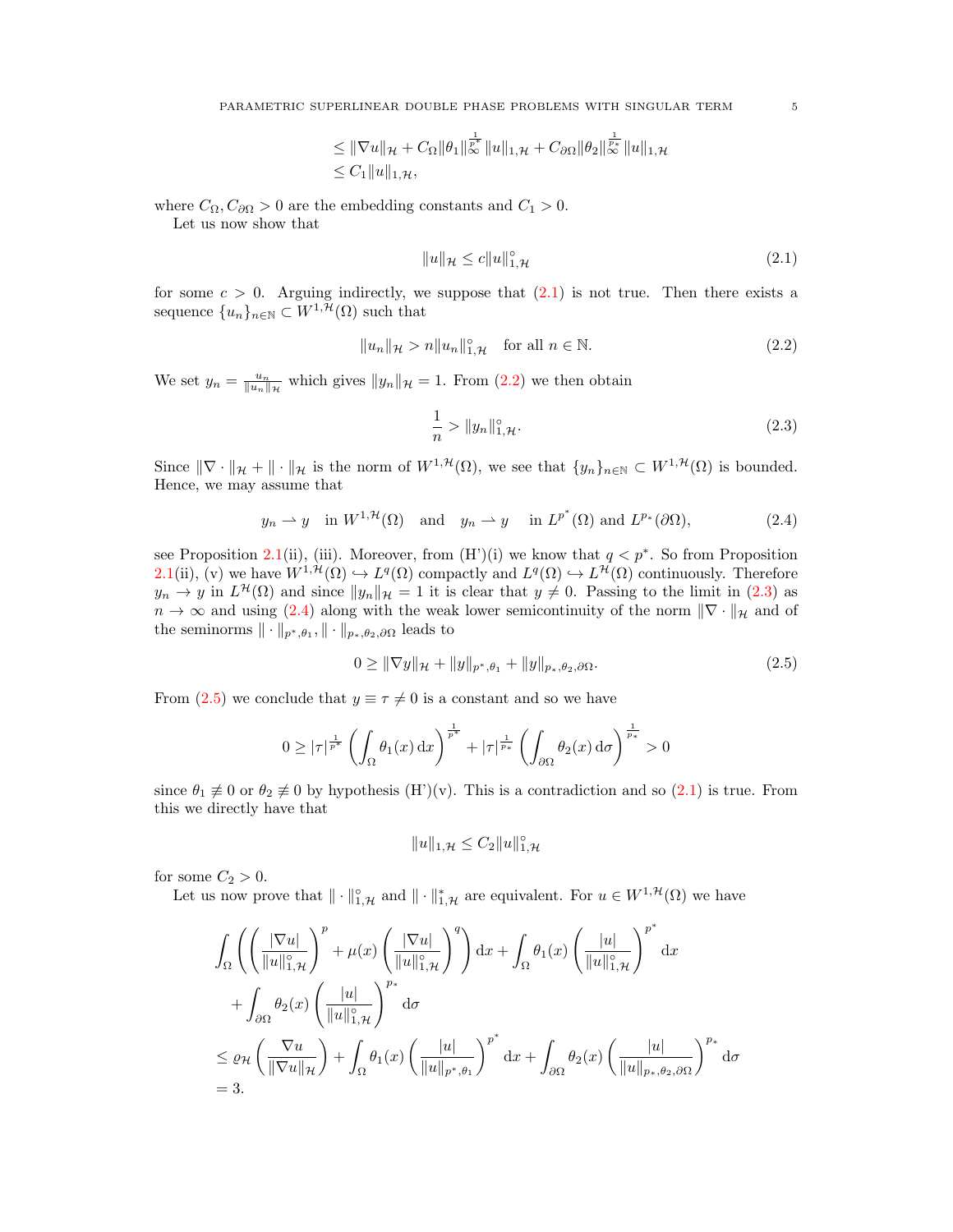Therefore,  $||u||_{1,\mathcal{H}}^* \leq 3||u||_{1,\mathcal{H}}^{\circ}$ . Similarly, we obtain

$$
\int_{\Omega} \left( \left( \frac{|\nabla u|}{\|u\|_{1,\mathcal{H}}^*} \right)^p + \mu(x) \left( \frac{|\nabla u|}{\|u\|_{1,\mathcal{H}}^*} \right)^q \right) dx + \int_{\Omega} \theta_1(x) \left( \frac{|u|}{\|u\|_{1,\mathcal{H}}^*} \right)^{p^*} dx \n+ \int_{\partial \Omega} \theta_2(x) \left( \frac{|u|}{\|u\|_{1,\mathcal{H}}^*} \right)^{p_*} d\sigma \n\leq \rho_{1,\mathcal{H}}^* \left( \frac{u}{\|u\|_{1,\mathcal{H}}^*} \right),
$$
\n(2.6)

where  $\rho_{1,\mathcal{H}}^*$  is the corresponding modular to  $\|\cdot\|_{1,\mathcal{H}}^*$  given by

$$
\rho_{1,\mathcal{H}}^*(u) = \int_{\Omega} (|\nabla u|^p + \mu(x)|\nabla u|^q) dx + \int_{\Omega} \theta_1(x)|u|^{p^*} dx + \int_{\partial\Omega} \theta_2(x)|u|^{p^*} d\sigma.
$$

Note that, for  $u \in W^{1,\mathcal{H}}(\Omega)$ , the function  $\tau \mapsto \rho_{1,\mathcal{H}}^*(\tau u)$  is continuous, convex and even and it is strictly increasing when  $\tau \in [0, +\infty)$ . So, by definition, we directly obtain

<span id="page-5-1"></span><span id="page-5-0"></span>
$$
||u||_{1,\mathcal{H}}^* = \tau
$$
 if and only if  $\rho_{1,\mathcal{H}}^* \left(\frac{u}{\tau}\right) = 1$ .

From this and [\(2.6\)](#page-5-0) we conclude that  $\|\nabla u\|_{\mathcal{H}} \leq \|u\|_{1,\mathcal{H}}^*$ ,  $\|u\|_{p^*,\theta_1} \leq \|u\|_{1,\mathcal{H}}^*$  and  $\|u\|_{r_2,\theta_2,\partial\Omega} \leq$  $||u||_{1,\mathcal{H}}^*$ . Therefore,  $\frac{1}{3}||u||_{1,\mathcal{H}}^{\circ} \le ||u||_{1}^*$  $\mathbf{1},\mathcal{H}$ .

Assuming hypotheses (H) we know from Proposition [2.2](#page-3-1) that

$$
||u|| = \inf \left\{ \tau > 0 \, : \, \int_{\Omega} \left( \left( \frac{|\nabla u|}{\tau} \right)^p + \mu(x) \left( \frac{|\nabla u|}{\tau} \right)^q \right) dx + \int_{\Omega} \alpha(x) \left( \frac{|u|}{\tau} \right)^p dx \right\}
$$

$$
+ \int_{\partial \Omega} \beta(x) \left( \frac{|u|}{\tau} \right)^{p_*} d\sigma \le 1 \right\}
$$

is a norm on  $W^{1,\mathcal{H}}(\Omega)$  which is equivalent to  $\|\cdot\|_{1,\mathcal{H}}$  and  $\|\cdot\|_{1,\mathcal{H}}^{\circ}$ . The corresponding modular  $\rho$  to  $\|\cdot\|$  is given by

$$
\rho(u) = \int_{\Omega} \left( |\nabla u|^p + \mu(x) |\nabla u|^q \right) dx + \int_{\Omega} \alpha(x) |u|^p dx + \int_{\partial \Omega} \beta(x) |u|^{p*} d\sigma \tag{2.7}
$$

for  $u \in W^{1,\mathcal{H}}(\Omega)$ .

The norm  $\|\cdot\|$  and the modular function  $\rho$  are related as follows.

<span id="page-5-2"></span>**Proposition 2.3.** Let (H)(i), (iii) and (iv) be satisfied, let  $y \in W^{1, \mathcal{H}}(\Omega)$  and let  $\rho$  be defined by  $(2.7)$ . Then the following hold:

- (i) If  $y \neq 0$ , then  $||y|| = \lambda$  if and only if  $\rho(\frac{y}{\lambda}) = 1$ ;
- (ii)  $||y|| < 1$  (resp.  $> 1, = 1$ ) if and only if  $\rho(y) < 1$  (resp.  $> 1, = 1$ );
- (iii) If  $||y|| < 1$ , then  $||y||^q \le \rho(y) \le ||y||^p$ ;
- (iv) If  $||y|| > 1$ , then  $||y||^p \le \rho(y) \le ||y||^q$ ;
- (v)  $||y|| \rightarrow 0$  if and only if  $\rho(y) \rightarrow 0$ ;
- (vi)  $||y|| \rightarrow +\infty$  if and only if  $\rho(y) \rightarrow +\infty$ .

The proof of Proposition [2.3](#page-5-2) can be done as in Liu-Dai [\[22,](#page-21-17) Proposition 2.1] or Crespo-Blanco-Gasiński-Harjulehto-Winkert  $[8,$  Proposition 2.16].

Let  $A: W^{1, \mathcal{H}}(\Omega) \to W^{1, \mathcal{H}}(\Omega)^*$  be the nonlinear mapping defined by

<span id="page-5-3"></span>
$$
\langle A(u), \varphi \rangle_{\mathcal{H}} = \int_{\Omega} \left( |\nabla u|^{p-2} \nabla u + \mu(x) |\nabla u|^{q-2} \nabla u \right) \cdot \nabla \varphi \, dx + \int_{\Omega} \alpha(x) |u|^{p-2} u \varphi \, dx + \int_{\partial \Omega} \beta(x) |u|^{p_{*}-2} u \varphi \, d\sigma
$$
\n(2.8)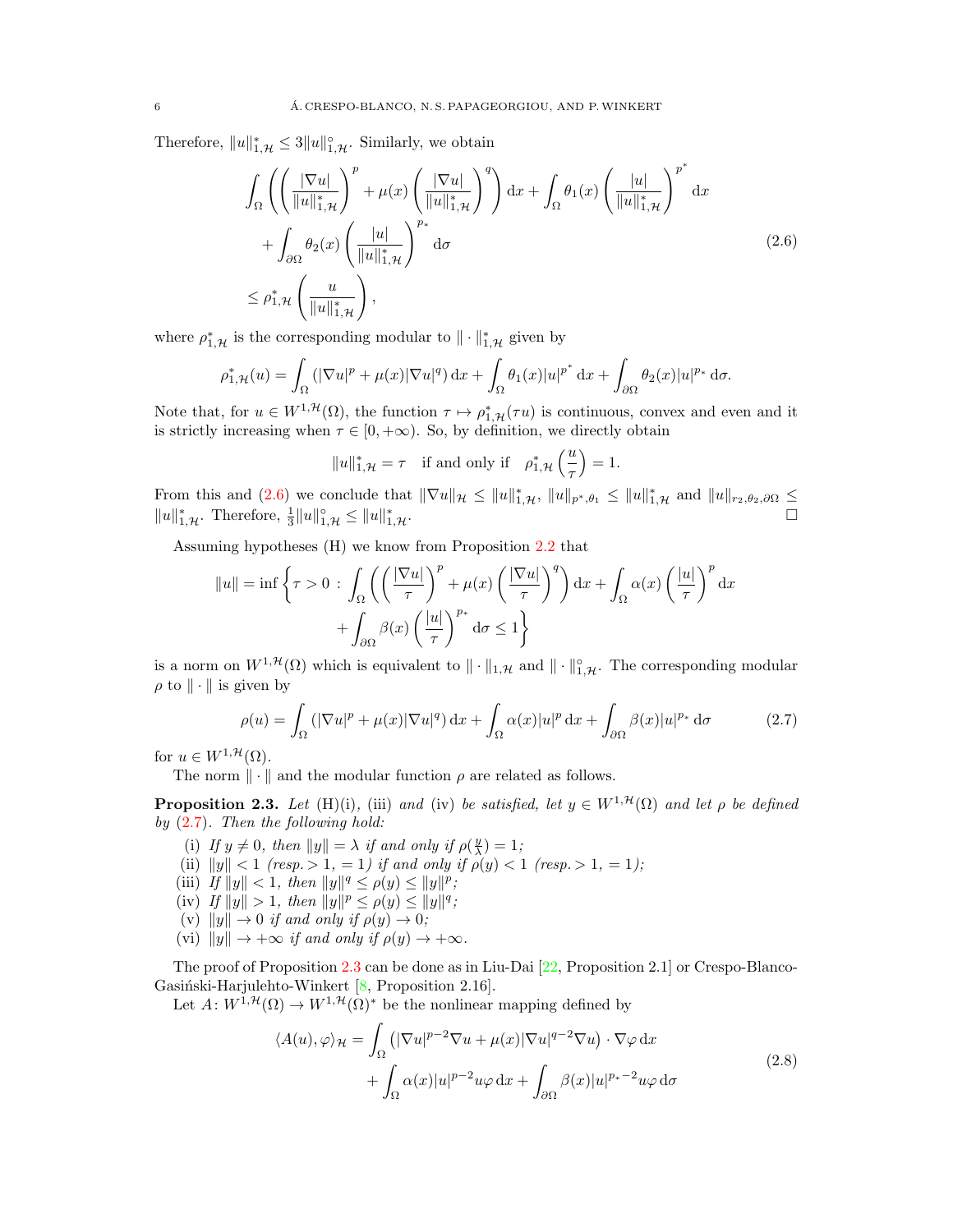for all  $u, \varphi \in W^{1,\mathcal{H}}(\Omega)$  with  $\langle \cdot, \cdot \rangle_{\mathcal{H}}$  being the duality pairing between  $W^{1,\mathcal{H}}(\Omega)$  and its dual space  $W^{1,\mathcal{H}}(\Omega)^*$ . The properties of the operator  $A: W^{1,\mathcal{H}}(\Omega) \to W^{1,\mathcal{H}}(\Omega)^*$  are summarized in the next proposition.

<span id="page-6-0"></span>**Proposition 2.4.** Let hypotheses  $(H)(i)$ , (iii) and (iv) be satisfied. Then, the operator A defined by  $(2.8)$  is bounded (that is, it maps bounded sets into bounded sets), continuous, strictly monotone (hence maximal monotone) and it is of type  $(S_+)$ .

The proof of Proposition [2.4](#page-6-0) is similar to those in Liu-Dai  $[22,$  Proposition 3.1] or Crespo-Blanco-Gasiński-Harjulehto-Winkert  $[8,$  Proposition 3.5].

# 3. Proof of the main result

This section is concerned with the proof of Theorem [1.1.](#page-1-1) For this purpose, we introduce the energy functional  $\Theta_{\lambda}: W^{1, \mathcal{H}}(\Omega) \to \mathbb{R}$  of problem  $(1.1)$  given by

$$
\Theta_\lambda(u)=\frac{1}{p}\|u\|_{1,p}^p+\frac{1}{q}\|\nabla u\|_{q,\mu}^q+\frac{1}{p_*}\|u\|_{p_*,\beta,\partial\Omega}^{p_*}-\frac{1}{1-\kappa}\int_\Omega\zeta(x)|u|^{1-\kappa}\,\mathrm{d} x-\frac{\lambda}{q_1}\|u\|_{q_1}^{q_1}.
$$

It is clear that  $\Theta_{\lambda}$  is not a C<sup>1</sup>-functional because of the singular term. Next, for  $u \in W^{1,\mathcal{H}}(\Omega)$ , we introduce the fibering function  $\psi_u : [0, +\infty) \to \mathbb{R}$  given by

$$
\psi_u(t) = \Theta_\lambda(tu)
$$
 for all  $t \ge 0$ .

It is easy to see that  $\psi_u \in C^{\infty}((0,\infty))$ . Based on this, we can introduce the so-called Nehari manifold related to problem  $(1.1)$  which is defined by

$$
\mathcal{N}_{\lambda} = \left\{ u \in W^{1, \mathcal{H}}(\Omega) \setminus \{0\} : \|u\|_{1, p}^p + \|\nabla u\|_{q, \mu}^q + \|u\|_{p_*, \beta, \partial\Omega}^{p_*} = \int_{\Omega} \zeta(x)|u|^{1-\kappa} dx + \lambda \|u\|_{q_1}^{q_1} \right\}
$$
  
=  $\left\{ u \in W^{1, \mathcal{H}}(\Omega) \setminus \{0\} : \psi'_u(1) = 0 \right\}.$ 

We know that  $\mathcal{N}_{\lambda}$  contains all weak solutions of problem [\(1.1\)](#page-0-1) but it is smaller than the whole space  $W^{1,\mathcal{H}}(\Omega)$ . The advantage of  $\mathcal{N}_{\lambda}$  is the fact that our energy functional  $\Theta_{\lambda}$  has nice properties restricted to  $\mathcal{N}_{\lambda}$  which fail globally. Next, we split the manifold  $\mathcal{N}_{\lambda}$  into three disjoint parts in the following way:

$$
\mathcal{N}_{\lambda}^{+} = \left\{ u \in \mathcal{N}_{\lambda} : (p + \kappa - 1) ||u||_{1,p}^{p} + (q + \kappa - 1) ||\nabla u||_{q,\mu}^{q} + (p_{*} + \kappa - 1) ||u||_{p_{*},\beta,\partial\Omega}^{p} - \lambda(q_{1} + \kappa - 1) ||u||_{q_{1}}^{q_{1}} > 0 \right\}
$$
  
\n
$$
= \left\{ u \in \mathcal{N}_{\lambda} : \psi_{u}''(1) > 0 \right\},
$$
  
\n
$$
\mathcal{N}_{\lambda}^{\circ} = \left\{ u \in \mathcal{N}_{\lambda} : (p + \kappa - 1) ||u||_{1,p}^{p} + (q + \kappa - 1) ||\nabla u||_{q,\mu}^{q} + (p_{*} + \kappa - 1) ||u||_{p_{*},\beta,\partial\Omega}^{p} - \lambda(q_{1} + \kappa - 1) ||u||_{q_{1}}^{q_{1}} \right\}
$$
  
\n
$$
= \left\{ u \in \mathcal{N}_{\lambda} : \psi_{u}''(1) = 0 \right\},
$$
  
\n
$$
\mathcal{N}_{\lambda}^{-} = \left\{ u \in \mathcal{N}_{\lambda} : (p + \kappa - 1) ||u||_{1,p}^{p} + (q + \kappa - 1) ||\nabla u||_{q,\mu}^{q} + (p_{*} + \kappa - 1) ||u||_{p_{*},\beta,\partial\Omega}^{p_{*}}
$$
  
\n
$$
- \lambda(q_{1} + \kappa - 1) ||u||_{q_{1}}^{q_{1}} < 0 \right\}
$$
  
\n
$$
= \left\{ u \in \mathcal{N}_{\lambda} : \psi_{u}''(1) < 0 \right\}.
$$

In general, the energy functional  $\Theta_{\lambda}$  is not coercive on  $W^{1,\mathcal{H}}(\Omega)$ , but it is on the manifold  $\mathcal{N}_{\lambda}$  as stated in the next proposition.

<span id="page-6-2"></span>**Proposition 3.1.** If hypotheses (H) hold, then  $\Theta_{\lambda}|_{\mathcal{N}_{\lambda}}$  is coercive.

*Proof.* Let  $u \in \mathcal{N}_{\lambda}$  be such that  $||u|| > 1$ . By the definition of  $\mathcal{N}_{\lambda}$  we have

<span id="page-6-1"></span>
$$
-\frac{\lambda}{q_1}||u||_{q_1}^{q_1} = -\frac{1}{q_1}||u||_{1,p}^p - \frac{1}{q_1}||\nabla u||_{q,\mu}^q - \frac{1}{q_1}||u||_{p_*,\beta,\partial\Omega}^{p_*} + \frac{1}{q_1}\int_{\Omega}\zeta(x)|u|^{1-\kappa}\,\mathrm{d}x. \tag{3.1}
$$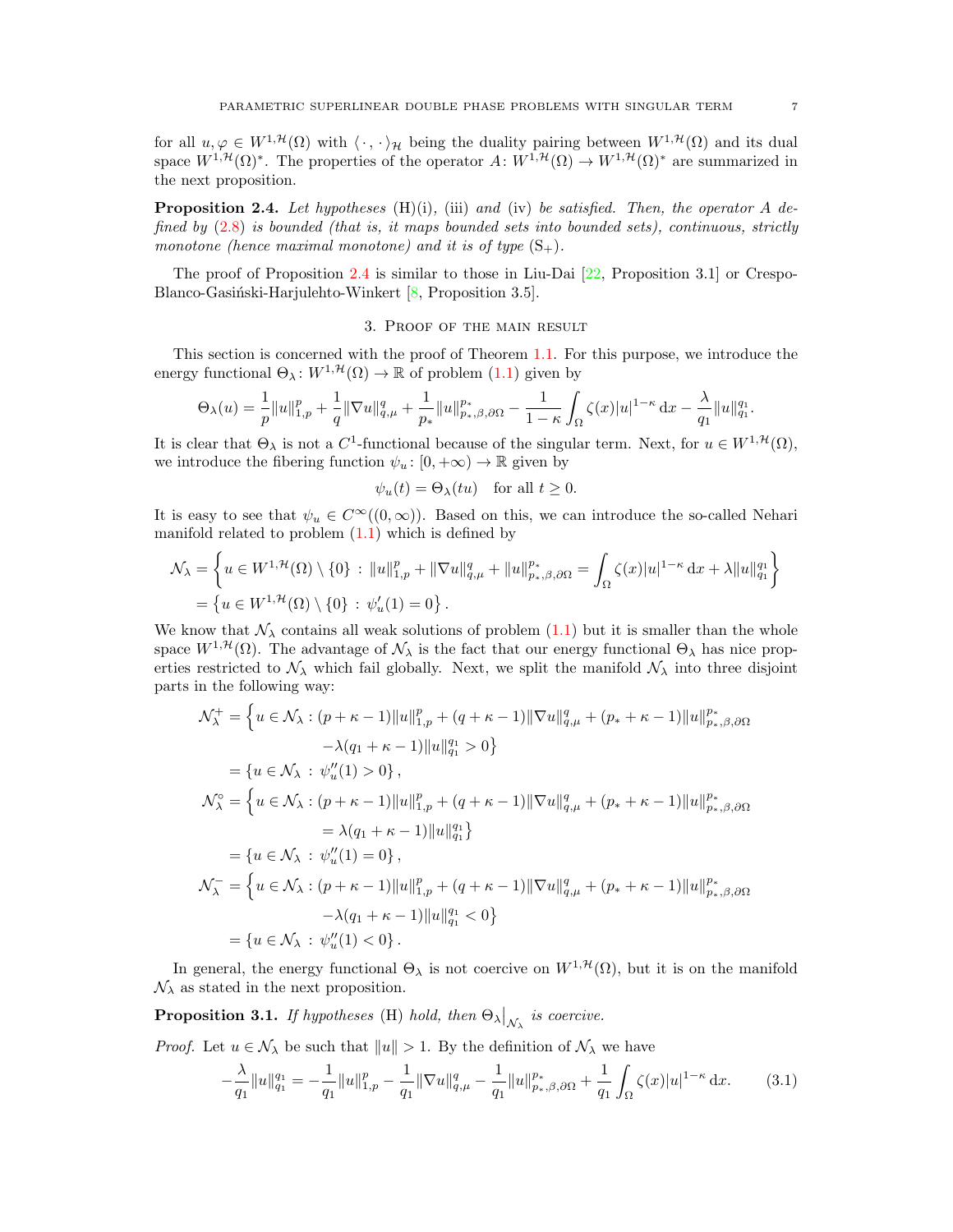Applying  $(3.1)$ , Proposition [2.3\(](#page-5-2)iv) and Theorem 13.17 of Hewitt-Stromberg  $[20, p. 196]$  $[20, p. 196]$  we obtain

<span id="page-7-0"></span>
$$
\Theta_{\lambda}(u) = \left[\frac{1}{p} - \frac{1}{q_{1}}\right] \|u\|_{1,p}^{p} + \left[\frac{1}{q} - \frac{1}{q_{1}}\right] \|\nabla u\|_{q,\mu}^{q} + \left[\frac{1}{p_{*}} - \frac{1}{q_{1}}\right] \|u\|_{p_{*},\beta,\partial\Omega}^{p_{*}}
$$

$$
+ \left[\frac{1}{q_{1}} - \frac{1}{1-\kappa}\right] \int_{\Omega} \zeta(x)|u|^{1-\kappa} dx
$$

$$
\geq c_{1}\rho(u) + \left[\frac{1}{q_{1}} - \frac{1}{1-\kappa}\right] \int_{\Omega} \zeta(x)|u|^{1-\kappa} dx
$$

$$
\geq c_{1} \|u\|^{p} - c_{2} \|u\|^{1-\kappa}
$$
(3.2)

since  $p < q < q_1$  and  $p_* < q_1$  by hypothesis (H)(ii) and for some positive constants  $c_1, c_2$ . Thus, the coercivity of  $\Theta_{\lambda}$  on  $\mathcal{N}_{\lambda}$  follows from  $(3.2)$  as  $1 - \kappa < 1 < p$ .

Now we are going to prove that the global minimum of  $\Theta_{\lambda}$  on  $\mathcal{N}_{\lambda}^{+}$  is negative provided  $\mathcal{N}_{\lambda}^+ \neq \emptyset$ . The nonemptiness of  $\mathcal{N}_{\lambda}^+$  will be proved later in Proposition [3.4.](#page-8-0) To this end, let  $m_\lambda^+ = \inf_{\mathcal{N}_\lambda^+} \Theta_\lambda.$ 

<span id="page-7-3"></span>**Proposition 3.2.** If hypotheses (H) hold and if  $\mathcal{N}^+_\lambda \neq \emptyset$ , then  $\Theta_\lambda|_{\mathcal{N}^+_\lambda} < 0$ . In particular,  $m_\lambda^+ < 0.$ 

*Proof.* Let  $u \in \mathcal{N}_{\lambda}^+ \neq \emptyset$ . By the definition of  $\mathcal{N}_{\lambda}^+$  we get

<span id="page-7-2"></span><span id="page-7-1"></span>
$$
\lambda \|u\|_{q_1}^{q_1} < \frac{p+\kappa-1}{q_1+\kappa-1} \|u\|_{1,p}^p + \frac{q+\kappa-1}{q_1+\kappa-1} \|\nabla u\|_{q,\mu}^q + \frac{p_*+\kappa-1}{q_1+\kappa-1} \|u\|_{p_*,\beta,\partial\Omega}^{p_*}.\tag{3.3}
$$

Since  $\mathcal{N}_{\lambda}^{+} \subset \mathcal{N}_{\lambda}$  we have by the definition of  $\mathcal{N}_{\lambda}$ 

$$
-\frac{1}{1-\kappa} \int_{\Omega} \zeta(x)|u|^{1-\kappa} \, \mathrm{d}x = -\frac{1}{1-\kappa} \left( \|u\|_{1,p}^p + \|\nabla u\|_{q,\mu}^q + \|u\|_{p_*,\beta,\partial\Omega}^{p_*} \right) + \frac{\lambda}{1-\kappa} \|u\|_{q_1}^{q_1}.\tag{3.4}
$$

Applying [\(3.4\)](#page-7-1) and [\(3.3\)](#page-7-2) leads to

$$
\Theta_{\lambda}(u) = \frac{1}{p} ||u||_{1,p}^{p} + \frac{1}{q} ||\nabla u||_{q,\mu}^{q} + \frac{1}{p_{*}} ||u||_{p_{*},\beta,\partial\Omega}^{p} - \frac{1}{1-\kappa} \int_{\Omega} \zeta(x) |u|^{1-\kappa} dx - \frac{\lambda}{q_{1}} ||u||_{q_{1}}^{q_{1}}
$$
\n
$$
= \left[ \frac{1}{p} - \frac{1}{1-\kappa} \right] ||u||_{1,p}^{p} + \left[ \frac{1}{q} - \frac{1}{1-\kappa} \right] ||\nabla u||_{q,\mu}^{q} + \left[ \frac{1}{p_{*}} - \frac{1}{1-\kappa} \right] ||u||_{p_{*},\beta,\partial\Omega}^{p}
$$
\n
$$
+ \lambda \left[ \frac{1}{1-\kappa} - \frac{1}{q_{1}} \right] ||u||_{q_{1}}^{q_{1}}
$$
\n
$$
\leq \left[ \frac{-(p+\kappa-1)}{p(1-\kappa)} + \frac{p+\kappa-1}{q_{1}+\kappa-1} \cdot \frac{q_{1}+\kappa-1}{q_{1}(1-\kappa)} \right] ||u||_{1,p}^{p}
$$
\n
$$
+ \left[ \frac{-(q+\kappa-1)}{q(1-\kappa)} + \frac{q+\kappa-1}{q_{1}+\kappa-1} \cdot \frac{q_{1}+\kappa-1}{q_{1}(1-\kappa)} \right] ||\nabla u||_{q,\mu}^{q}
$$
\n
$$
+ \left[ \frac{-(p_{*}+\kappa-1)}{p_{*}(1-\kappa)} + \frac{p_{*}+\kappa-1}{q_{1}+\kappa-1} \cdot \frac{q_{1}+\kappa-1}{q_{1}(1-\kappa)} \right] ||u||_{p_{*},\beta,\partial\Omega}^{p}
$$
\n
$$
= \frac{p+\kappa-1}{1-\kappa} \left[ \frac{1}{q_{1}} - \frac{1}{p} \right] ||u||_{1,p}^{p} + \frac{q+\kappa-1}{1-\kappa} \left[ \frac{1}{q_{1}} - \frac{1}{q} \right] ||\nabla u||_{q,\mu}^{q}
$$
\n
$$
+ \frac{p_{*}+\kappa-1}{1-\kappa} \left[ \frac{1}{q_{1}} - \frac{
$$

since  $p < q < q_1$  and  $p_* < q_1$ , see hypotheses (H)(i) and (ii). This shows that  $\Theta_{\lambda}|_{\mathcal{N}_{\lambda}^+} < 0$  and so  $m_{\lambda}^+ < 0$ .  $\lambda^+$  < 0.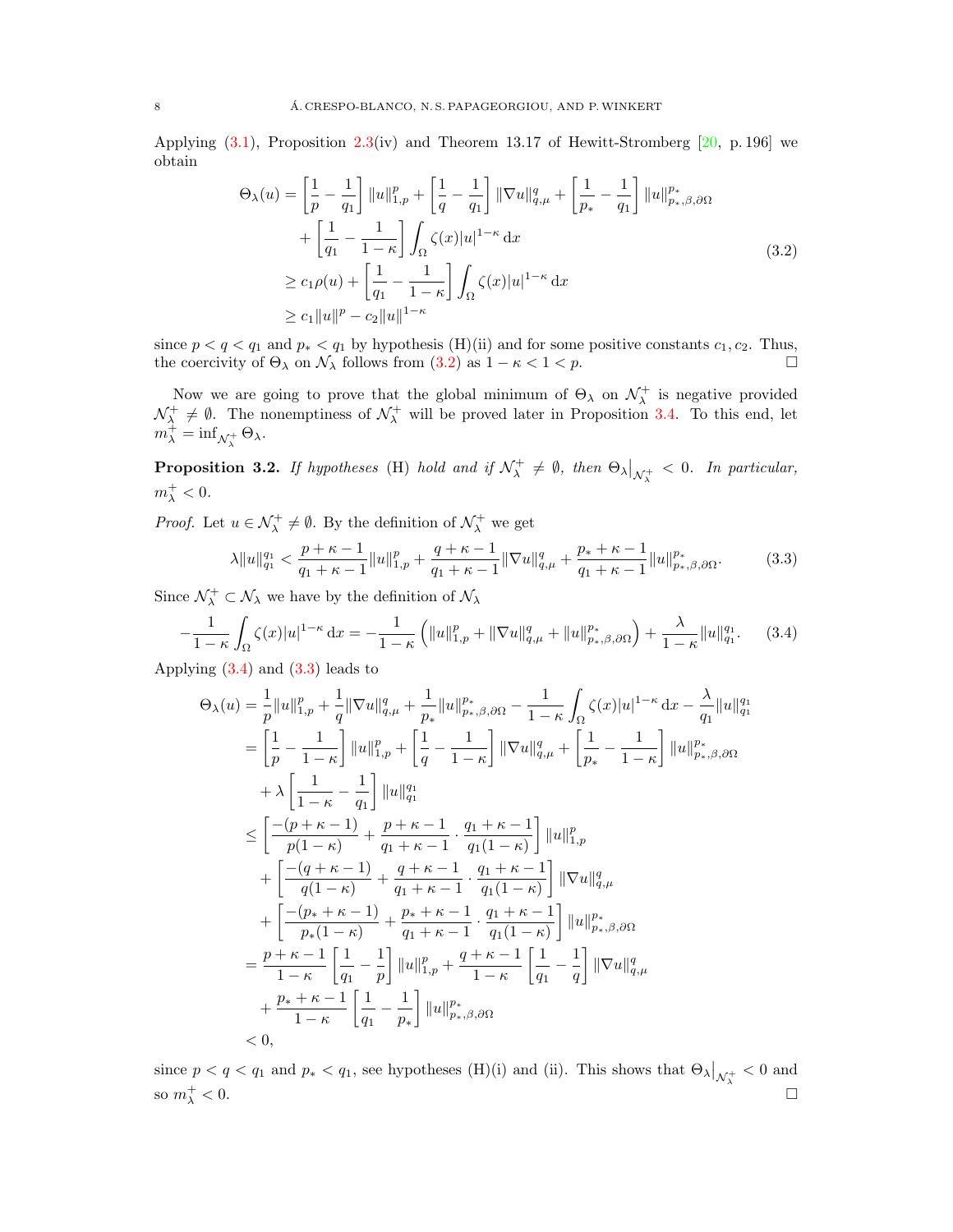The next proposition shows that  $\mathcal{N}_{\lambda}^{\circ}$  is empty provided the parameter  $\lambda > 0$  is sufficiently small.

<span id="page-8-7"></span>**Proposition 3.3.** If hypotheses (H) hold, then there exists  $\hat{\lambda} > 0$  such that  $\mathcal{N}_{\lambda}^{\circ} = \emptyset$  for all  $\lambda \in (0, \lambda)$ .

*Proof.* We argue indirectly and assume that for every  $\hat{\lambda} > 0$  we can find  $\lambda \in (0, \hat{\lambda})$  such that  $\mathcal{N}_{\lambda}^{\circ} \neq \emptyset$ . This means that for such  $\lambda > 0$  there exists  $u \in \mathcal{N}_{\lambda}^{\circ}$  such that

$$
(p + \kappa - 1) \|u\|_{1,p}^p + (q + \kappa - 1) \|\nabla u\|_{q,\mu}^q + (p_* + \kappa - 1) \|u\|_{p_*,\beta,\partial\Omega}^{p_*} = \lambda (q_1 + \kappa - 1) \|u\|_{q_1}^{q_1}.
$$
 (3.5)

We know that  $\mathcal{N}_{\lambda}^{\circ} \subset \mathcal{N}_{\lambda}$  and so  $u \in \mathcal{N}_{\lambda}$ , that is,

$$
(q_1 + \kappa - 1) \|u\|_{1,p}^p + (q_1 + \kappa - 1) \|\nabla u\|_{q,\mu}^q + (q_1 + \kappa - 1) \|u\|_{p_*,\beta,\partial\Omega}^{p_*}
$$
  
= 
$$
(q_1 + \kappa - 1) \int_{\Omega} \zeta(x) |u|^{1-\kappa} dx + \lambda (q_1 + \kappa - 1) \|u\|_{q_1}^{q_1}.
$$
 (3.6)

Subtracting  $(3.5)$  from  $(3.6)$  we obtain

$$
(q_1 - p) \|u\|_{1,p}^p + (q_1 - q) \|\nabla u\|_{q,\mu}^q + (q_1 - p_*) \|u\|_{p_*,\beta,\partial\Omega}^{p_*} = (q_1 + \kappa - 1) \int_{\Omega} \zeta(x) |u|^{1-\kappa} dx. \tag{3.7}
$$

Since  $0 < 1 - \kappa < 1 < p < q < q_1$  and  $p_* < q_1$  we can use Proposition [2.3\(](#page-5-2)iii), (iv) to the lefthand side of  $(3.7)$  and Theorem 13.17 of Hewitt-Stromberg [\[20,](#page-21-25) p. 196] along with Proposition  $2.1$ (ii) to the right-hand side of  $(3.7)$  in order to get

$$
\min\{\|u\|^p, \|u\|^q\} \le c_3 \|u\|^{1-\kappa}
$$

for some constant  $c_3 > 0$ . As  $0 < 1 - \kappa < 1 < p < q$  this implies

<span id="page-8-5"></span><span id="page-8-4"></span><span id="page-8-3"></span><span id="page-8-2"></span><span id="page-8-1"></span>
$$
||u|| \leq c_4 \tag{3.8}
$$

for some  $c_4 > 0$ . However, from equation  $(3.5)$  we deduce

$$
\min\left\{\|u\|^p, \|u\|^q\right\} \le \lambda c_5 \|u\|^{q_1} \tag{3.9}
$$

for some  $c_5 > 0$  where we have used Propositions [2.3\(](#page-5-2)iii), (iv) and [2.1\(](#page-3-0)ii). From [\(3.9\)](#page-8-4) we then conclude that

$$
||u|| \ge \left(\frac{1}{\lambda c_5}\right)^{\frac{1}{q_1-p}} \quad \text{or} \quad ||u|| \ge \left(\frac{1}{\lambda c_5}\right)^{\frac{1}{q_1-q}}.
$$

Letting  $\lambda \to 0^+$ , it follows  $||u|| \to +\infty$  since  $p < q < q_1$  contradicting [\(3.8\)](#page-8-5). This proves the emptiness of  $\mathcal{N}_{\lambda}^{\circ}$  for all  $\lambda \in (0, \hat{\lambda})$ .

Next we are going to prove the nonemptiness of the sets  $\mathcal{N}_{\lambda}^{\pm}$  for small values of the parameter  $\lambda>0$  and we will show that the functional  $\Theta_\lambda$  achieves its global minimum restricted to the set  $\mathcal{N}_{\lambda}^{+}.$ 

<span id="page-8-0"></span>**Proposition 3.4.** If hypotheses (H) hold, then there exists  $\tilde{\lambda} \in (0, \hat{\lambda}]$  such that  $\mathcal{N}_{\lambda}^{\pm} \neq \emptyset$  for all  $\lambda \in (0, \tilde{\lambda})$  and for any  $\lambda \in (0, \tilde{\lambda})$  there exists  $u_{\lambda} \in \mathcal{N}_{\lambda}^{+}$  such that  $\Theta_{\lambda}(u_{\lambda}) = m_{\lambda}^{+} < 0$  and  $u_{\lambda}(x) \geq 0$  for a. a.  $x \in \Omega$ .

*Proof.* Let  $u \in W^{1,\mathcal{H}}(\Omega)$  be such that  $u \neq 0$ . We consider the function  $\tilde{\eta}_u : (0, +\infty) \to \mathbb{R}$  defined by

$$
\tilde{\eta}_u(t) = t^{p-q_1} \|u\|_{1,p}^p - t^{-q_1 - \kappa + 1} \int_{\Omega} \zeta(x) |u|^{1-\kappa} dx.
$$
\n(3.10)

Recall that  $q_1 - p < q_1 + \kappa - 1$ . Hence, there exists a unique  $\tilde{t}_u^{\circ} > 0$  such that

<span id="page-8-6"></span>
$$
\tilde{\eta}_u\left(\tilde{t}_u^{\circ}\right) = \max_{t>0} \tilde{\eta}_u(t).
$$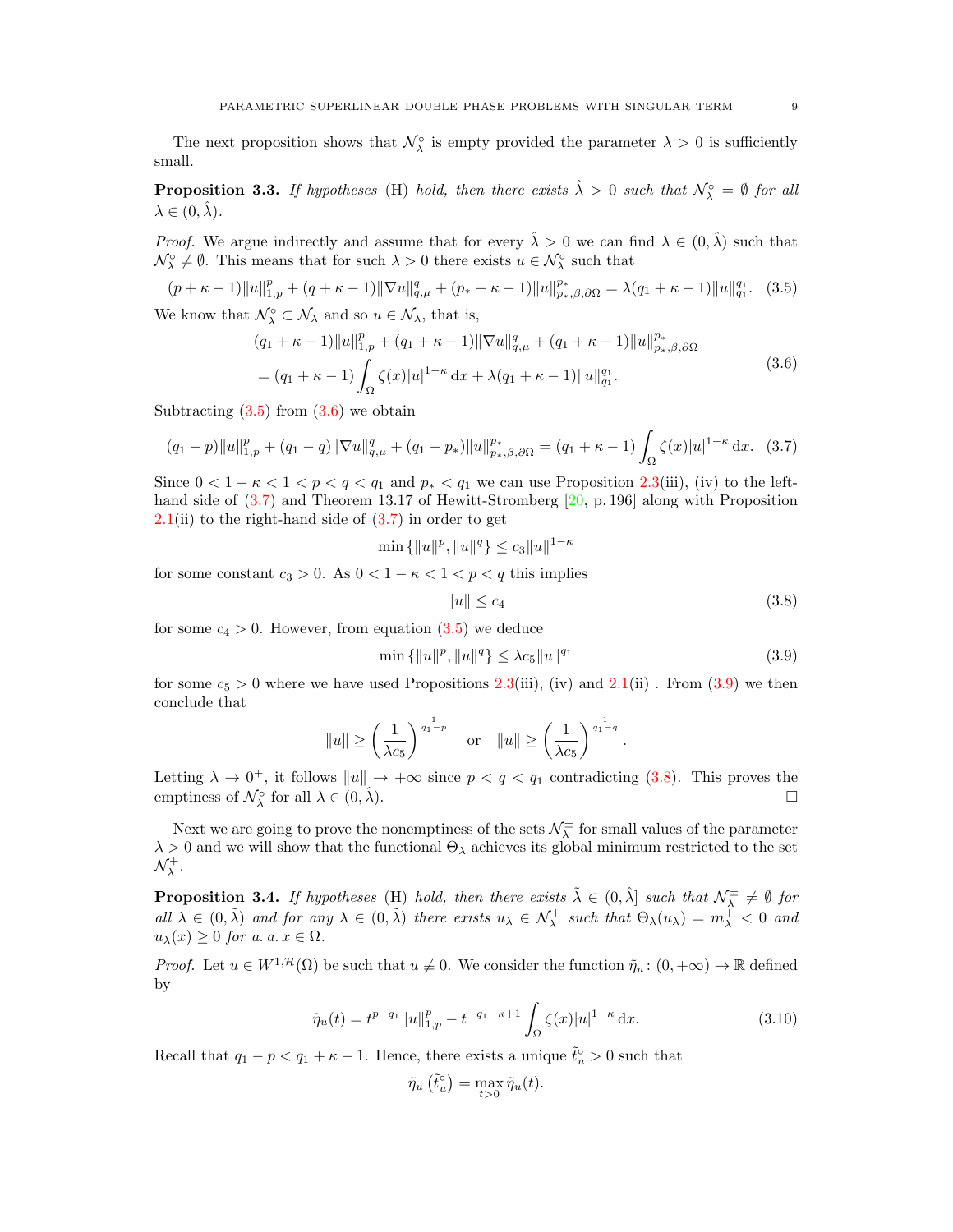This means

$$
(p - q_1) \left(\tilde{t}_u^{\circ}\right)^{p - q_1 - 1} \|u\|_{1, p}^p + (q_1 + \kappa - 1) \left(\tilde{t}_u^{\circ}\right)^{-q_1 - \kappa} \int_{\Omega} \zeta(x) |u|^{1 - \kappa} dx = 0
$$

and so

<span id="page-9-0"></span>
$$
\tilde{t}_u^\circ = \left[ \frac{(q_1 + \kappa - 1) \int_{\Omega} \zeta(x) |u|^{1-\kappa} dx}{(q_1 - p) ||u||_{1,p}^p} \right]^{\frac{1}{p+\kappa-1}}.
$$
\n(3.11)

Using [\(3.11\)](#page-9-0) into the definition of  $\tilde{\eta}_u$  in [\(3.10\)](#page-8-6) gives

$$
\tilde{\eta}_{u}(\tilde{t}_{u}^{c}) = \frac{\left[(q_{1}-p)\|u\|_{1,p}^{p}\right]^{\frac{q_{1}-p}{p+\kappa-1}}}{\left[(q_{1}+\kappa-1)\int_{\Omega}\zeta(x)|u|^{1-\kappa}\,\mathrm{d}x\right]^{\frac{q_{1}+p}{p+\kappa-1}}}
$$
\n
$$
-\frac{\left[(q_{1}-p)\|u\|_{1,p}^{p}\right]^{\frac{q_{1}+\kappa-1}{p+\kappa-1}}}{\left[(q_{1}+\kappa-1)\int_{\Omega}\zeta(x)|u|^{1-\kappa}\,\mathrm{d}x\right]^{\frac{q_{1}+\kappa-1}{p+\kappa-1}}}\int_{\Omega}\zeta(x)|u|^{1-\kappa}\,\mathrm{d}x
$$
\n
$$
=\frac{\left(q_{1}-p\right)^{\frac{q_{1}-p}{p+\kappa-1}}\|u\|_{1,p}^{\frac{p(q_{1}+\kappa-1)}{p+\kappa-1}}}{\left(q_{1}+\kappa-1\right)^{\frac{q_{1}-p}{p+\kappa-1}}\left[\int_{\Omega}\zeta(x)|u|^{1-\kappa}\,\mathrm{d}x\right]^{\frac{q_{1}-p}{p+\kappa-1}}}
$$
\n
$$
-\frac{\left(q_{1}-p\right)^{\frac{q_{1}+\kappa-1}{p+\kappa-1}}\left[\int_{\Omega}\zeta(x)|u|^{1-\kappa}\,\mathrm{d}x\right]^{\frac{q_{1}-p}{p+\kappa-1}}}{\left(q_{1}+\kappa-1\right)^{\frac{q_{1}+\kappa-1}{p+\kappa-1}}\left[\int_{\Omega}\zeta(x)|u|^{1-\kappa}\,\mathrm{d}x\right]^{\frac{q_{1}-p}{p+\kappa-1}}}
$$
\n
$$
=\frac{p+\kappa-1}{q_{1}-p}\left[\frac{q_{1}-p}{q_{1}+\kappa-1}\right]^{\frac{q_{1}+\kappa-1}{p+\kappa-1}}\frac{\|u\|_{1,p}^{\frac{p(q_{1}+\kappa-1)}{p+\kappa-1}}}{\left[\int_{\Omega}\zeta(x)|u|^{1-\kappa}\,\mathrm{d}x\right]^{\frac{q_{1}-p}{p+\kappa-1}}}.
$$
\n(A.13.12)

Applying Theorem 13.17 of Hewitt-Stromberg [\[20,](#page-21-25) p. 196] we have

<span id="page-9-1"></span>
$$
\int_{\Omega} \zeta(x)|u|^{1-\kappa} \, \mathrm{d}x \le c_6 \|u\|_{p^*}^{1-\kappa} \tag{3.13}
$$

for some  $c_6 > 0$ . Furthermore, we denote by S the best constant of the continuous embedding  $W^{1,p}(\Omega) \hookrightarrow L^{p^*}(\Omega)$ , that is,

<span id="page-9-3"></span><span id="page-9-2"></span>
$$
S\|u\|_{p^*}^p \le \|u\|_{1,p}^p. \tag{3.14}
$$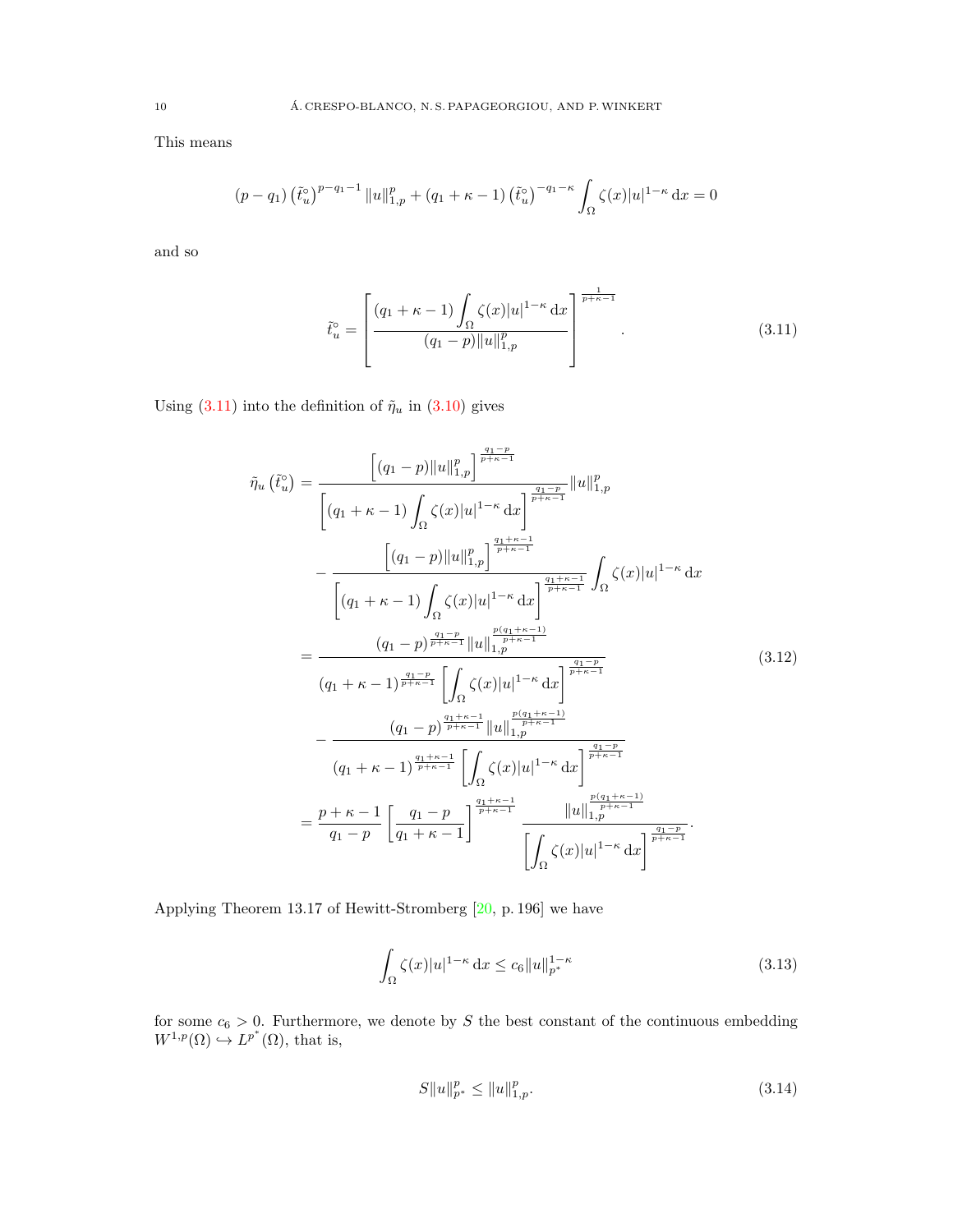From  $(3.12)$ ,  $(3.13)$  and  $(3.14)$  it follows that

$$
\tilde{\eta}_{u} \left( \tilde{t}_{u}^{o} \right) - \lambda \| u \|_{q_{1}}^{q_{1}} \n= \frac{p + \kappa - 1}{q_{1} - p} \left[ \frac{q_{1} - p}{q_{1} + \kappa - 1} \right]^{\frac{q_{1} + \kappa - 1}{p + \kappa - 1}} \frac{\| u \|_{1, p}^{\frac{p(q_{1} + \kappa - 1)}{p + \kappa - 1}}}{\left| \int_{\Omega} \zeta(x) |u|^{1 - \kappa} dx \right]^{\frac{q_{1} - p}{p + \kappa - 1}} - \lambda \| u \|_{q_{1}}^{q_{1}} \n\geq \frac{p + \kappa - 1}{q_{1} - p} \left[ \frac{q_{1} - p}{q_{1} + \kappa - 1} \right]^{\frac{q_{1} + \kappa - 1}{p + \kappa - 1}} \frac{S^{\frac{q_{1} + \kappa - 1}{p + \kappa - 1}}}{\left| \int_{\Omega} \left( \frac{q_{1} | u|_{p}^{p}}{\| u \|_{p}^{p}} \right)^{\frac{q_{1} + \kappa - 1}{p + \kappa - 1}} - \lambda c_{7} \| u \|_{p}^{q_{1}}}{\left| c_{6} \| u \|_{p}^{\frac{1 - \kappa}{p}} \right|^{\frac{q_{1} - p}{p + \kappa - 1}}} - \lambda c_{7} \| u \|_{p}^{q_{1}} \tag{3.15}
$$

for some constants  $c_7, c_8 > 0$ . From [\(3.15\)](#page-10-0) we conclude that there exists  $\tilde{\lambda} \in (0, \hat{\lambda})$  independent of u such that

<span id="page-10-2"></span><span id="page-10-0"></span>
$$
\tilde{\eta}_u\left(\tilde{t}_u^{\circ}\right) - \lambda \|u\|_{q_1}^{q_1} > 0 \quad \text{for all } \lambda \in \left(0, \tilde{\lambda}\right). \tag{3.16}
$$

Now we introduce the function  $\eta_u: (0, +\infty) \to \mathbb{R}$  defined by

$$
\eta_u(t) = t^{p-q_1} \|u\|_{1,p}^p + t^{q-q_1} \|\nabla u\|_{q,\mu}^q + t^{p_*-q_1} \|u\|_{p_*,\beta,\partial\Omega}^{p_*} - t^{-q_1-\kappa+1} \int_{\Omega} \zeta(x) |u|^{1-\kappa} dx.
$$

Note that the equation

$$
0 = \eta'_u(t) = (p - q_1)t^{p - q_1 - 1} ||u||_{1,p}^p + (q - q_1)t^{q - q_1 - 1} ||\nabla u||_{q,\mu}^q
$$
  
+ 
$$
(p_* - q_1)t^{p_* - q_1 - 1} ||u||_{p_*,\beta,\partial\Omega}^{p_*} - (-q_1 - \kappa + 1)t^{-q_1 - \kappa} \int_{\Omega} \zeta(x) |u|^{1 - \kappa} dx
$$
(3.17)

is equivalent to

$$
(q_1 - p)t^{p+\kappa-1}||u||_{1,p}^p + (q_1 - q)t^{q+\kappa-1}||\nabla u||_{q,\mu}^q + (q_1 - p_*)t^{p_*+\kappa-1}||u||_{p_*,\beta,\partial\Omega}^{p_*}
$$
  
=  $(q_1 + \kappa - 1)\int_{\Omega} \zeta(x)|u|^{1-\kappa} dx.$  (3.18)

Since  $0 < q_1 - q < q_1 - p < q_1 + \kappa - 1$ ,  $0 < q_1 - p_*$ ,  $0 < p + \kappa - 1 < q + \kappa - 1$  and  $0 < p_* + \kappa - 1$ , we can observe that the left-hand side of [\(3.18\)](#page-10-1), which we shall denote as  $\xi_u(t)$ , fulfills

$$
\lim_{t \to 0^+} \xi_u(t) = 0, \quad \lim_{t \to +\infty} \xi_u(t) = +\infty \quad \text{and} \quad \xi'_u(t) > 0 \text{ for all } t > 0.
$$

From the two limits and via the intermediate value theorem one can derive that there exists  $t_u^{\circ} > 0$  such that  $(3.18)$  holds, and from the remaining claim that this value is unique due to the injectivity of  $\xi_u(t)$ . Furthermore, if we consider  $\eta'_u(t) > 0$  ( $\eta'_u(t) < 0$ ), then [\(3.18\)](#page-10-1) holds with a sign  $\langle \rangle$ , and as  $\xi_u(t)$  is strictly increasing this holds for  $t < t_u^{\circ}$  ( $t > t_u^{\circ}$ ). Hence  $\eta_u(t)$  is strictly increasing in  $(0, t_u^{\circ})$ , strictly decreasing in  $(t_u^{\circ}, \infty)$  and

$$
\eta_u(t_u^\circ) = \max_{t>0} \eta_u(t).
$$

It is easy to see that  $\eta_u \geq \hat{\eta}_u$ . Thus, from [\(3.16\)](#page-10-2) there exists  $\tilde{\lambda} \in (0, \hat{\lambda}]$  independent of u such that

$$
\eta_u(t_u^{\circ}) - \lambda \|u\|_{q_1}^{q_1} > 0 \quad \text{for all } \lambda \in \left(0, \tilde{\lambda}\right)
$$

On the other hand, as  $0 < q_1 - q < q_1 - p < q_1 + \kappa - 1,$   $0 < q_1 - p_*$  there holds

$$
\lim_{t \to 0^+} \eta_u(t) = -\infty \quad \text{and} \quad \lim_{t \to +\infty} \eta_u(t) = 0.
$$

By the intermediate value theorem and the injectivity of  $\eta_u(t)$  in  $(0, t_u^{\circ})$  and  $(t_u^{\circ}, \infty)$ , there exist unique numbers  $t_u^1 < t_u^0 < t_u^2$  such that

<span id="page-10-3"></span>
$$
\eta_u(t_u^1) = \lambda \|u\|_{q_1}^{q_1} = \eta_u(t_u^2) \quad \text{and} \quad \eta_u'(t_u^2) < 0 < \eta_u'(t_u^1) \,. \tag{3.19}
$$

<span id="page-10-4"></span><span id="page-10-1"></span>.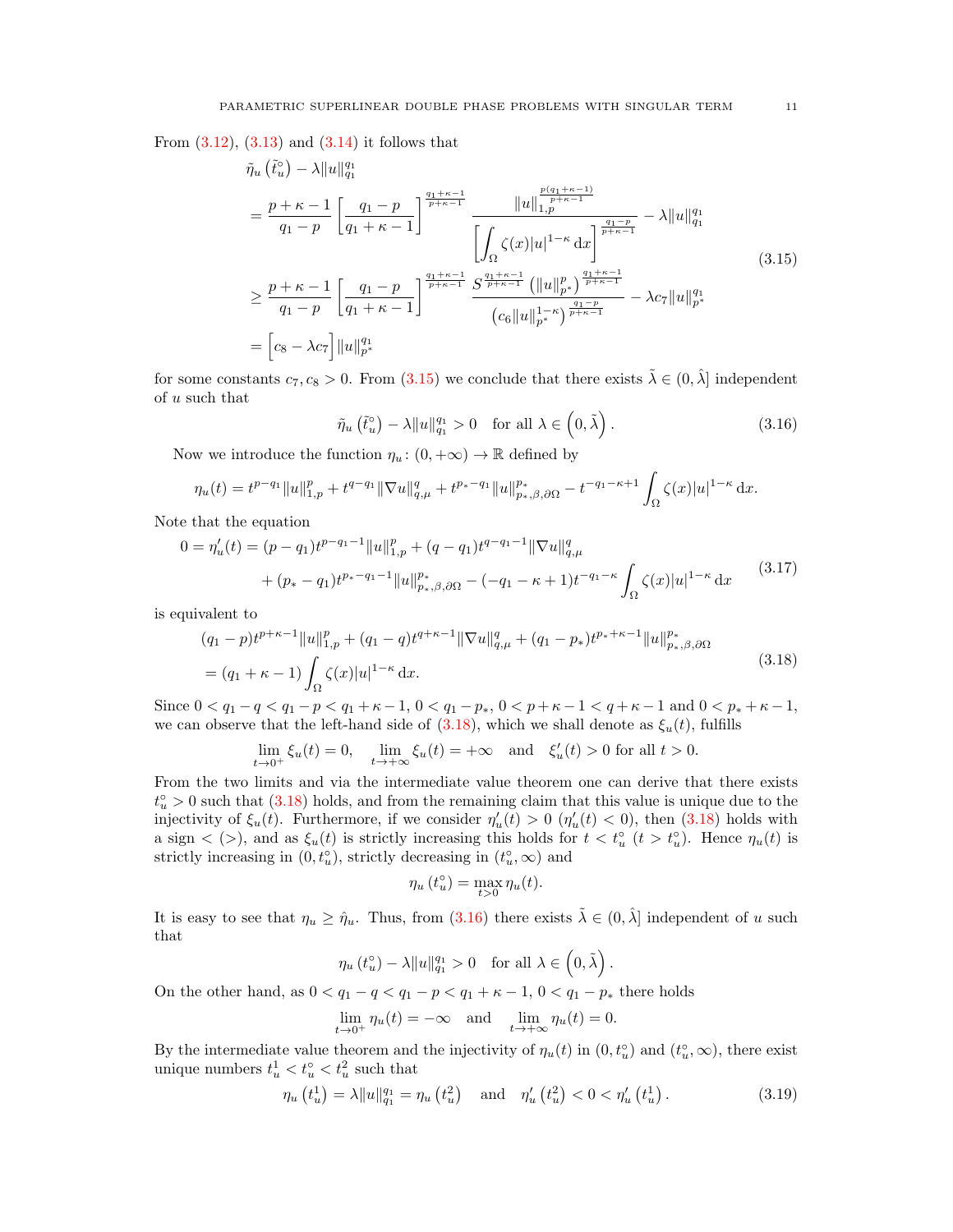Recall that the fibering function  $\psi_u\colon [0,+\infty)\to\mathbb{R}$  is given by

<span id="page-11-2"></span>
$$
\psi_u(t) = \Theta_\lambda(tu)
$$
 for all  $t \ge 0$ .

We have

$$
\psi_u'(t_u^1) = (t_u^1)^{p-1} \|u\|_{1,p}^p + (t_u^1)^{q-1} \|\nabla u\|_{q,\mu}^q + (t_u^1)^{p_*-1} \|u\|_{p_*,\beta,\partial\Omega}^{p_*}
$$

$$
- (t_u^1)^{-\kappa} \int_{\Omega} \zeta(x)|u|^{1-\kappa} dx - \lambda (t_u^1)^{q_1-1} \|u\|_{q_1}^{q_1}
$$

and

$$
\psi_{u}''(t_{u}^{1}) = (p-1) (t_{u}^{1})^{p-2} \|u\|_{1,p}^{p} + (q-1) (t_{u}^{1})^{q-2} \|\nabla u\|_{q,\mu}^{q}
$$

$$
+ (p_{*}-1) (t_{u}^{1})^{p_{*}-2} \|u\|_{p_{*},\beta,\partial\Omega}^{p_{*}} + \kappa (t_{u}^{1})^{-\kappa-1} \int_{\Omega} \zeta(x) |u|^{1-\kappa} dx \qquad (3.20)
$$

$$
- \lambda(q_{1}-1) (t_{u}^{1})^{q_{1}-2} \|u\|_{q_{1}}^{q_{1}}.
$$

The first relation in  $(3.19)$  gives

<span id="page-11-3"></span><span id="page-11-1"></span><span id="page-11-0"></span>
$$
(t_u^1)^{p-q_1} \|u\|_{1,p}^p + (t_u^1)^{q-q_1} \|\nabla u\|_{q,\mu}^q + (t_u^1)^{p_*-q_1} \|u\|_{p_*,\beta,\partial\Omega}^{p_*}
$$

$$
- (t_u^1)^{-q_1-\kappa+1} \int_{\Omega} \zeta(x)|u|^{1-\kappa} dx = \lambda \|u\|_{q_1}^{q_1}.
$$
 (3.21)

Now we multiply [\(3.21\)](#page-11-0) with  $\kappa \left(t_u^1\right)^{q_1-2}$  and  $-(q_1-1)\left(t_u^1\right)^{q_1-2}$ , respectively. It follows

$$
\kappa \left(t_u^1\right)^{p-2} \|u\|_{1,p}^p + \kappa \left(t_u^1\right)^{q-2} \|\nabla u\|_{q,\mu}^q + \kappa \left(t_u^1\right)^{p_*-2} \|u\|_{p_*,\beta,\partial\Omega}^{p_*} - \kappa \lambda \left(t_u^1\right)^{q_1-2} \|u\|_{q_1}^{q_1}
$$
  
=  $\kappa \left(t_u^1\right)^{-\kappa-1} \int_{\Omega} \zeta(x) |u|^{1-\kappa} dx$  (3.22)

and

$$
-(q_1 - 1) (t_u^1)^{p-2} ||u||_{1,p}^p - (q_1 - 1) (t_u^1)^{q-2} ||\nabla u||_{q,\mu}^q - (q_1 - 1) (t_u^1)^{p_*-2} ||u||_{p_*,\beta,\partial\Omega}^{p_*}
$$
  
+
$$
(q_1 - 1) (t_u^1)^{-\kappa-1} \int_{\Omega} \zeta(x) |u|^{1-\kappa} dx = -\lambda (q_1 - 1) (t_u^1)^{q_1-2} ||u||_{q_1}^{q_1}.
$$
 (3.23)

Now we use  $(3.22)$  in  $(3.20)$  which leads to

$$
\psi_{u}''(t_{u}^{1}) = (p + \kappa - 1) (t_{u}^{1})^{p-2} \|u\|_{1,p}^{p} + (q + \kappa - 1) (t_{u}^{1})^{q-2} \|\nabla u\|_{q,\mu}^{q}
$$
  
+ 
$$
(p_{*} + \kappa - 1) (t_{u}^{1})^{p_{*}-2} \|u\|_{p_{*},\beta,\partial\Omega}^{p_{*}} - \lambda(q_{1} + \kappa - 1) (t_{u}^{1})^{q_{1}-2} \|u\|_{q_{1}}^{q_{1}}
$$
  
= 
$$
(t_{u}^{1})^{-2} \left[ (p + \kappa - 1) (t_{u}^{1})^{p} \|u\|_{1,p}^{p} + (q + \kappa - 1) (t_{u}^{1})^{q} \|\nabla u\|_{q,\mu}^{q}
$$
  
+ 
$$
(p_{*} + \kappa - 1) (t_{u}^{1})^{p_{*}} \|u\|_{p_{*},\beta,\partial\Omega}^{p_{*}} - \lambda(q_{1} + \kappa - 1) (t_{u}^{1})^{q_{1}} \|u\|_{q_{1}}^{q_{1}} \right].
$$
  
(3.24)

On the other hand, applying [\(3.23\)](#page-11-3) in [\(3.20\)](#page-11-2) along with the representation in [\(3.17\)](#page-10-4) yields

<span id="page-11-5"></span>
$$
\psi_{u}''(t_{u}^{1}) = (p - q_{1}) (t_{u}^{1})^{p-2} \|u\|_{1,p}^{p} + (q - q_{1}) (t_{u}^{1})^{q-2} \|\nabla u\|_{q,\mu}^{q}
$$

$$
+ (p_{*} - q_{1}) (t_{u}^{1})^{p_{*}-2} \|u\|_{p_{*},\beta,\partial\Omega}^{p_{*}} + (q_{1} + \kappa - 1) (t_{u}^{1})^{-\kappa - 1} \int_{\Omega} \zeta(x) |u|^{1-\kappa} dx \qquad (3.25)
$$

$$
= (t_{u}^{1})^{q_{1}-1} \eta_{u}'(t_{u}^{1}) > 0,
$$

see  $(3.17)$ . From  $(3.24)$  and  $(3.25)$  we conclude that

$$
(p + \kappa - 1) (t_u^1)^p ||u||_{1,p}^p + (q + \kappa - 1) (t_u^1)^q ||\nabla u||_{q,\mu}^q + (p_* + \kappa - 1) (t_u^1)^{p_*} ||u||_{p_*,\beta,\partial\Omega}^{p_*} - \lambda(q_1 + \kappa - 1) (t_u^1)^{q_1} ||u||_{q_1}^{q_1} > 0,
$$

since  $t_u^1 > 0$ . This shows that

<span id="page-11-4"></span>
$$
t_u^1 u \in \mathcal{N}^+_{\lambda} \quad \text{for all } \lambda \in \left(0, \tilde{\lambda}\right].
$$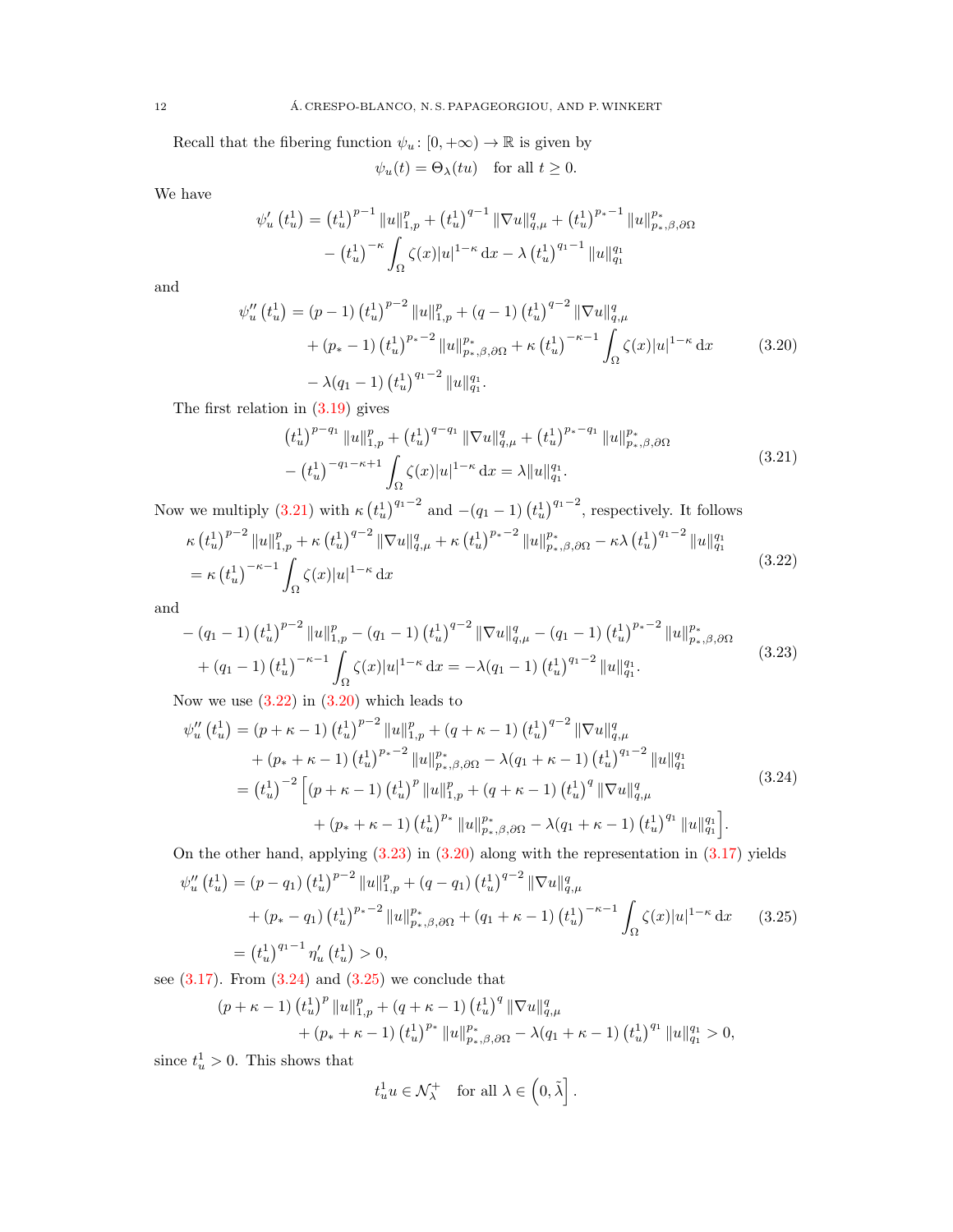Hence,  $\mathcal{N}_{\lambda}^{+} \neq \emptyset$ . The same treatment can be done for the point  $t_{u}^{2}$  in order to prove that  $\mathcal{N}_{\lambda}^{-} \neq \emptyset.$ 

Now we are going to show the second assertion of the proposition. To this end, let  $\{u_n\}_{n\in\mathbb{N}}\subset$  $\mathcal{N}_{\lambda}^{+}$  be a minimizing sequence, that is,

<span id="page-12-0"></span>
$$
\Theta_{\lambda}(u_n) \searrow m_{\lambda}^+ < 0 \quad \text{as } n \to \infty. \tag{3.26}
$$

First, we know that  $\{u_n\}_{n\in\mathbb{N}}\subset W^{1,\mathcal{H}}(\Omega)$  is bounded since  $\mathcal{N}^+_\lambda\subset\mathcal{N}_\lambda$  and by applying Proposition [3.1.](#page-6-2) Hence, we may assume that

$$
u_n \rightharpoonup u_\lambda \quad \text{in } W^{1, \mathcal{H}}(\Omega) \quad u_n \to u_\lambda \quad \text{in } L^{q_1}(\Omega) \quad \text{and} \quad u_n \rightharpoonup u_\lambda \quad \text{in } L^{p_*}(\partial \Omega), \tag{3.27}
$$

see Proposition [2.1\(](#page-3-0)ii), (iii). From  $(3.26)$  and  $(3.27)$  it follows that

$$
\Theta_{\lambda}(u_{\lambda}) \leq \liminf_{n \to +\infty} \Theta_{\lambda}(u_{n}) < 0 = \Theta_{\lambda}(0).
$$

Therefore,  $u_{\lambda} \neq 0$ .

Next, we want to prove that

<span id="page-12-3"></span><span id="page-12-1"></span>
$$
\lim_{n \to +\infty} \rho(u_n) = \rho(u_\lambda) \tag{3.28}
$$

for a subsequence (still denoted by  $u_n$ ).

**Claim 1:**  $\liminf_{n \to +\infty} \|u_n\|_{1,p}^p = \|u_\lambda\|_{1,p}^p$ <br>Let us suppose Claim 1 is not true. Then we have

$$
\liminf_{n \to +\infty} \|u_n\|_{1,p}^p > \|u_\lambda\|_{1,p}^p.
$$

Using this and [\(3.19\)](#page-10-3) along with the weak lower semicontinuity of the corresponding norms and seminorms results in

$$
\liminf_{n \to +\infty} \psi'_{u_n} (t_{u_\lambda}^1)
$$
\n
$$
= \liminf_{n \to +\infty} \left[ (t_{u_\lambda}^1)^{p-1} \|u_n\|_{1,p}^p + (t_{u_\lambda}^1)^{q-1} \|\nabla u_n\|_{q,\mu}^q + (t_{u_\lambda}^1)^{p_*-1} \|u_n\|_{p_*,\beta,\partial\Omega}^{p_*}
$$
\n
$$
- (t_{u_\lambda}^1)^{-\kappa} \int_{\Omega} \zeta(x) |u_n|^{1-\kappa} dx - \lambda (t_{u_\lambda}^1)^{q_1-1} \|u_n\|_{q_1}^{q_1} \right]
$$
\n
$$
> (t_{u_\lambda}^1)^{p-1} \|u_\lambda\|_{1,p}^p + (t_{u_\lambda}^1)^{q-1} \|\nabla u_\lambda\|_{q,\mu}^q + (t_{u_\lambda}^1)^{p_*-1} \|u_\lambda\|_{p_*,\beta,\partial\Omega}^{p_*}
$$
\n
$$
- (t_{u_\lambda}^1)^{-\kappa} \int_{\Omega} \zeta(x) |u_\lambda|^{1-\kappa} dx - \lambda (t_{u_\lambda}^1)^{q_1-1} \|u_\lambda\|_{q_1}^{q_1}
$$
\n
$$
= \psi'_{u_\lambda} (t_{u_\lambda}^1) = (t_{u_\lambda}^1)^{q_1-1} [n_{u_\lambda} (t_{u_\lambda}^1) - \lambda \|u_\lambda\|_{q_1}^{q_1}] = 0.
$$

Hence, there exists a number  $n_0 \in \mathbb{N}$  such that  $\psi'_{u_n}(t^1_{u_\lambda}) > 0$  for all  $n > n_0$ . We know that  $u_n \in \mathcal{N}^+_{\lambda} \subset \mathcal{N}_{\lambda}$  and  $\psi'_{u_n}(t) = t^{q_1-1} \left[ \eta_{u_n}(t) - \lambda \|u_n\|_{q_1}^{q_1} \right]$ . Therefore, we conclude that  $\psi'_{u_n}(t) < 0$ for all  $t \in (0,1)$  and  $\psi'_{u_n}(1) = 0$  which implies  $t^1_{u_\lambda} > 1$ .

Recall that  $\psi_{u_\lambda}$  is decreasing on  $(0, t^1_{u_\lambda}]$ . This implies

$$
\Theta_{\lambda}\left(t_{u_{\lambda}}^{1}u_{\lambda}\right) \leq \Theta_{\lambda}\left(u_{\lambda}\right) < m_{\lambda}^{+}.
$$

Since  $t_{u_{\lambda}}^1 u_{\lambda} \in \mathcal{N}_{\lambda}^+$  we have

$$
m_{\lambda}^+ \leq \Theta_{\lambda} \left( t_{u_{\lambda}}^1 u_{\lambda} \right) < m_{\lambda}^+,
$$

a contradiction. So Claim 1 is proved.

From Claim 1 we find a subsequence (still denoted by  $u_n$ ) such that

<span id="page-12-2"></span>
$$
||u_n||_{1,p}^p \to ||u_\lambda||_{1,p}^p. \tag{3.29}
$$

**Claim 2:**  $\liminf_{n\to+\infty} \|\nabla u_n\|_{q,\mu}^q = \|\nabla u_\lambda\|_{q,\mu}^q$  for the subsequence in [\(3.29\)](#page-12-2). As before, let us suppose Claim 2 is not true. So we have

$$
\liminf_{n\to+\infty} \|\nabla u_n\|_{q,\mu}^q > \|\nabla u_\lambda\|_{q,\mu}^q.
$$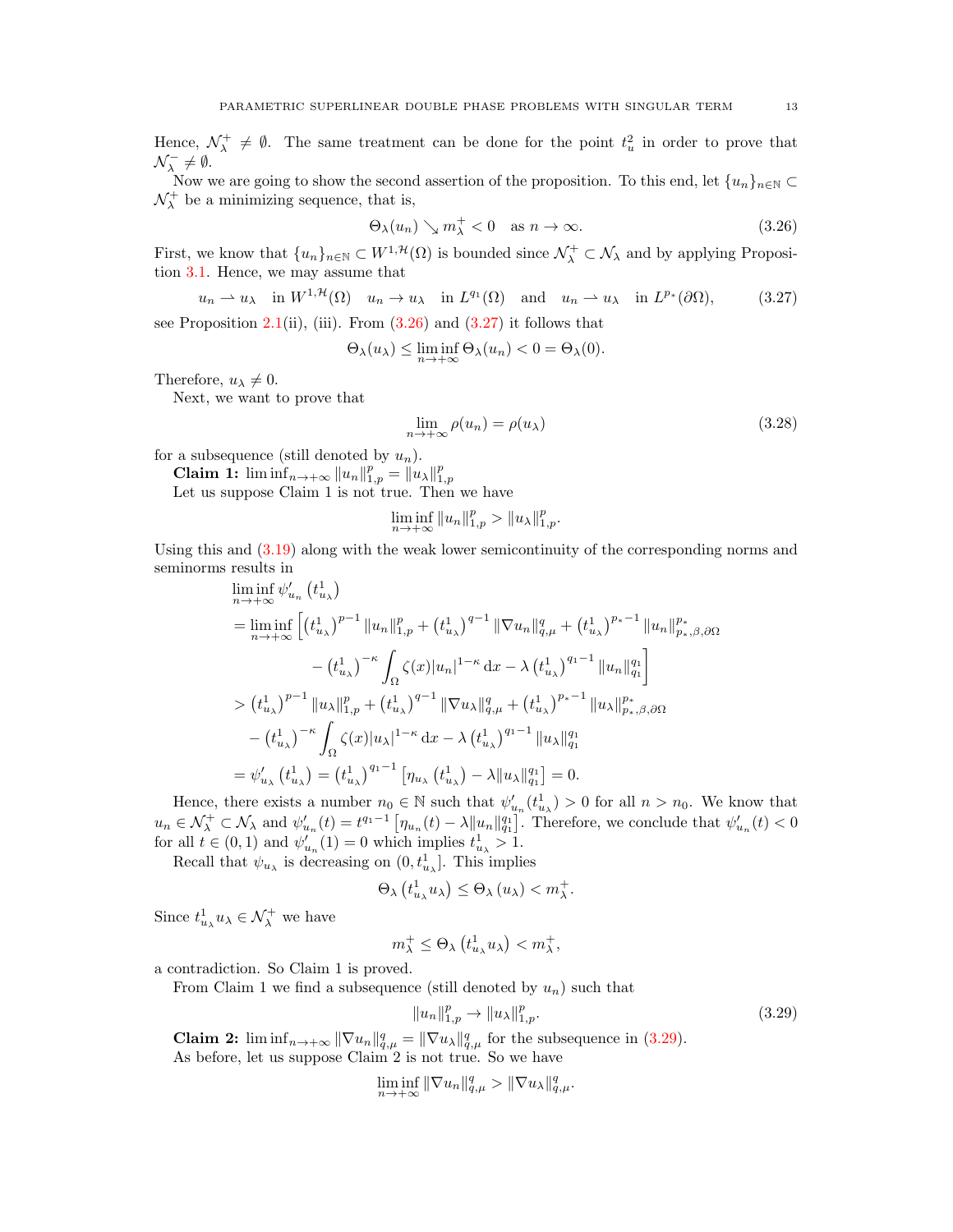Then we can argue exactly as in the proof of Claim 1. This shows Claim 2. From Claim 2 we find a subsequence (still denoted by  $u_n$ ) such that

<span id="page-13-1"></span><span id="page-13-0"></span>
$$
\|\nabla u_n\|_{q,\mu}^q \to \|\nabla u_\lambda\|_{q,\mu}^q. \tag{3.30}
$$

**Claim 3:**  $\liminf_{n\to+\infty} ||u_n||_{p_*,\beta,\partial\Omega}^{p_*} = ||u_\lambda||_{p_*,\beta,\partial\Omega}^{p_*}$  for the subsequence in [\(3.30\)](#page-13-0).

The proof is the same as in Claims 1 and 2. So we find again a subsequence (still denoted by  $u_n$ ) such that

<span id="page-13-2"></span>
$$
||u_n||_{p_{\ast},\beta,\partial\Omega}^{p_{\ast}} \to ||u_{\lambda}||_{p_{\ast},\beta,\partial\Omega}^{p_{\ast}}.
$$
\n(3.31)

For the sequence in  $(3.31)$  we know that the convergences in  $(3.29)$  and  $(3.30)$  hold true. So combining  $(3.29)-(3.31)$  $(3.29)-(3.31)$  $(3.29)-(3.31)$  for this sequence we see that  $(3.28)$  is satisfied. Since the integrand corresponding to the modular function  $\rho(\cdot)$  is uniformly convex, this implies  $\rho(\frac{u_n-u_\lambda}{2}) \to 0$ . Then Proposition [2.3\(](#page-5-2)v) implies that  $u_n \to u_\lambda$  in  $W^{1,\mathcal{H}}(\Omega)$ , see also Fan-Guan [\[12,](#page-20-14) Theorems 3.2 and 3.5]. By the continuity of  $\Theta_{\lambda}$  we have  $\Theta_{\lambda}(u_n) \to \Theta_{\lambda}(u_{\lambda})$  and thus,  $\Theta_{\lambda}(u_{\lambda}) = m_{\lambda}^+$ . We know that  $u_n \in \mathcal{N}^+_\lambda$  for all  $n \in \mathbb{N}$ , that is,

$$
(p + \kappa - 1) ||u_n||_{1,p}^p + (q + \kappa - 1) ||\nabla u_n||_{q,\mu}^q + (p_* + \kappa - 1) ||u_n||_{p_*,\beta,\partial\Omega}^{p_*}
$$
  
-  $\lambda(q_1 + \kappa - 1) ||u_n||_{q_1}^{q_1} > 0.$  (3.32)

Passing to the limit in [\(3.32\)](#page-13-2) as  $n \to +\infty$  we obtain

<span id="page-13-3"></span>
$$
(p+\kappa-1)\|u_{\lambda}\|_{1,p}^p + (q+\kappa-1)\|\nabla u_{\lambda}\|_{q,\mu}^q + (p_*+\kappa-1)\|u_{\lambda}\|_{p_*,\beta,\partial\Omega}^{p_*} - \lambda(q_1+\kappa-1)\|u_{\lambda}\|_{q_1}^{q_1} \ge 0. \tag{3.33}
$$

Since  $\lambda \in (0, \lambda)$  and  $\lambda \leq \lambda$ , we conclude from Proposition [3.3](#page-8-7) that we have a strict inequality in [\(3.33\)](#page-13-3). Hence,  $u_\lambda \in \mathcal{N}^+_\lambda$ . Note that we can always use  $|u_\lambda|$  instead of  $u_\lambda$ , so we may assume that  $u_\lambda(x) \geq 0$  for a. a.  $x \in \Omega$  such that  $u_\lambda \neq 0$ .

The next proposition plays a key role in order to prove that  $u_\lambda$  is a weak solution of problem  $(1.1).$  $(1.1).$ 

<span id="page-13-6"></span>**Proposition 3.5.** If hypotheses (H) hold,  $h \in W^{1, \mathcal{H}}(\Omega)$  and  $\lambda \in (0, \tilde{\lambda}]$ , then we can find  $\delta > 0$ such that  $\Theta_{\lambda}(u_{\lambda}) \leq \Theta_{\lambda}(u_{\lambda} + th)$  for all  $t \in [0, \delta]$ .

*Proof.* Taking  $u \in \mathcal{N}_{\lambda}^+$ , we introduce the function  $\varphi: W^{1,\mathcal{H}}(\Omega) \times (0,\infty) \to \mathbb{R}$  defined by

$$
\varphi(y,t) = t^{p+\kappa-1} \|u+y\|_{1,p}^p + t^{q+\kappa-1} \|\nabla(u+y)\|_{q,\mu}^q + t^{p_*+\kappa-1} \|u+y\|_{p_*,\beta,\partial\Omega}^{p_*}
$$

$$
- \int_{\Omega} \zeta(x) |u+y|^{1-\kappa} dx - \lambda t^{q_1+\kappa-1} \|u+y\|_{q_1}^{q_1} \quad \text{for all } y \in W^{1,\mathcal{H}}(\Omega).
$$

Due to  $u \in \mathcal{N}_{\lambda}^+ \subset \mathcal{N}_{\lambda}$ , we easily see that  $\varphi(0,1) = 0$ . Moreover, since  $u \in \mathcal{N}_{\lambda}^+$ , we obtain

$$
\begin{aligned} \varphi_t'(0,1) & = (p+\kappa-1)\|u\|_{1,p}^p + (q+\kappa-1)\|\nabla u\|_{q,\mu}^q + (p_*+\kappa-1)\|u\|_{p_*,\beta,\partial\Omega}^{p_*} \\ & - \lambda(q_1+\kappa-1)\|u\|_{q_1}^{q_1} > 0. \end{aligned}
$$

Now we can apply the implicit function theorem, see, for example, Berger  $[4, p. 115]$  $[4, p. 115]$ , which ensures the existence of  $\varepsilon > 0$  and a continuous function  $\chi: B_{\varepsilon}(0) \to (0, \infty)$  such that

$$
\chi(0) = 1
$$
 and  $\chi(y)(u + y) \in \mathcal{N}_{\lambda}$  for all  $y \in B_{\varepsilon}(0)$ ,

where  $B_{\varepsilon}(0) = \{u \in W^{1,\mathcal{H}}(\Omega) : ||u|| < \varepsilon\}$ . Choosing  $\varepsilon > 0$  small enough, we have

<span id="page-13-5"></span><span id="page-13-4"></span>
$$
\chi(0) = 1 \quad \text{and} \quad \chi(y)(u+y) \in \mathcal{N}_{\lambda}^{+} \quad \text{for all } y \in B_{\varepsilon}(0). \tag{3.34}
$$

We define now the function  $\Xi_h: [0, +\infty) \to \mathbb{R}$  given by

$$
\Xi_h(t) = (p-1) \|u_\lambda + th\|_{1,p}^p + (q-1) \|\nabla u_\lambda + t\nabla h\|_{q,\mu}^q + (p_*-1) \|u_\lambda + th\|_{p_*,\beta,\partial\Omega}^{p_*}
$$
  
 
$$
+ \kappa \int_{\Omega} \zeta(x) |u_\lambda + th|^{1-\kappa} dx - \lambda(q_1 - 1) \|u_\lambda + th\|_{q_1}^{q_1}.
$$
 (3.35)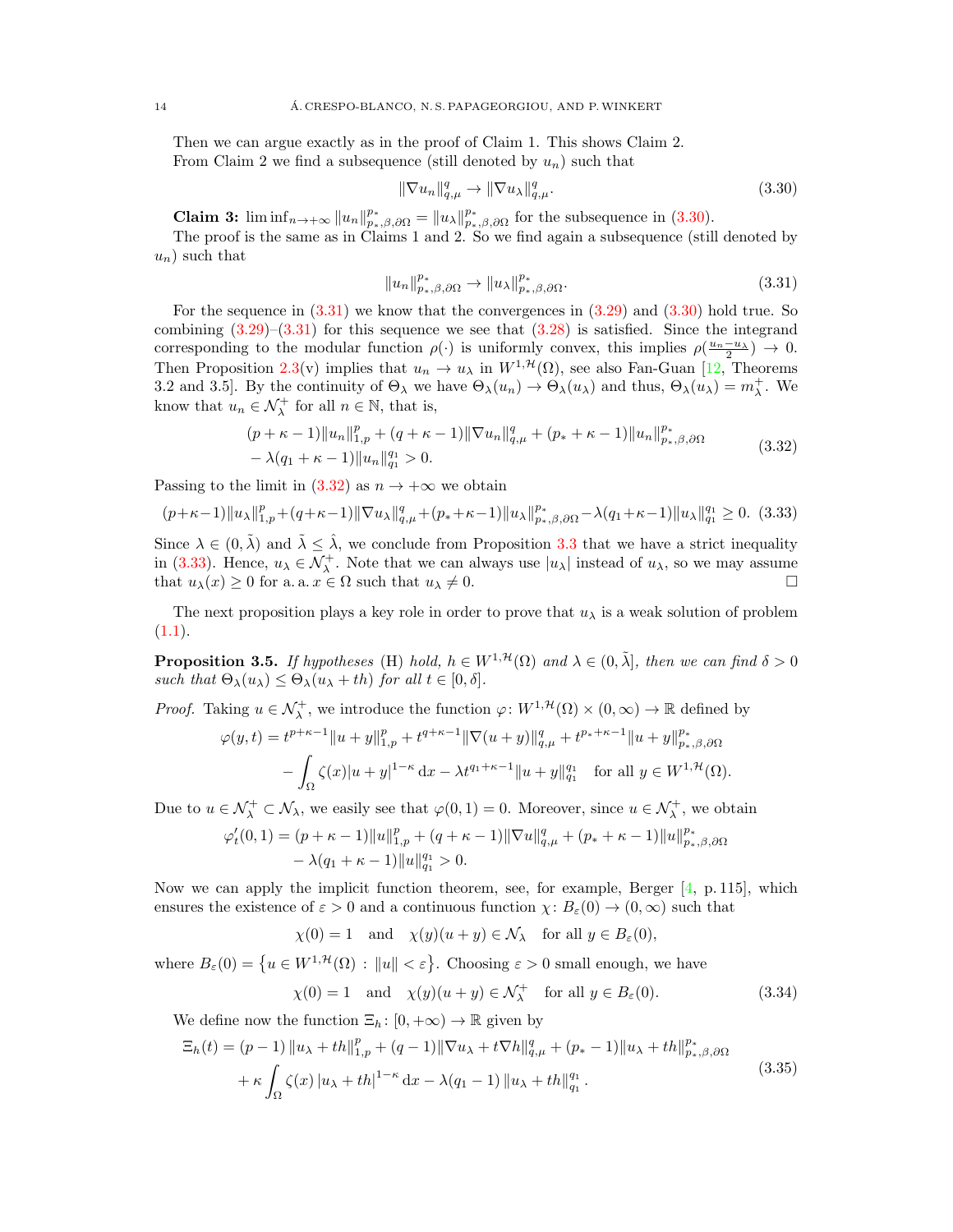We know that  $u_{\lambda} \in \mathcal{N}_{\lambda}$  and  $u_{\lambda} \in \mathcal{N}_{\lambda}^{+}$ . This gives

$$
\kappa \int_{\Omega} \zeta(x) \left| u_{\lambda} \right|^{1-\kappa} dx = \kappa \left\| u_{\lambda} \right\|_{1,p}^p + \kappa \left\| \nabla u_{\lambda} \right\|_{q,\mu}^q + \kappa \left\| u_{\lambda} \right\|_{p_{\ast},\beta,\partial\Omega}^{p_{\ast}} - \lambda \kappa \left\| u_{\lambda} \right\|_{q_1}^{q_1} \tag{3.36}
$$

and

$$
(p + \kappa - 1) \|u_{\lambda}\|_{1,p}^p + (q + \kappa - 1) \|\nabla u_{\lambda}\|_{q,\mu}^q + (p_* + \kappa - 1) \|u_{\lambda}\|_{p_*,\beta,\partial\Omega}^{p_*}
$$
  
-  $\lambda(q_1 + \kappa - 1) \|u_{\lambda}\|_{q_1}^{q_1} > 0.$  (3.37)

Using  $(3.36)$  and  $(3.37)$  in  $(3.35)$  we infer that  $\Xi_h(0) > 0$  and since  $\Xi_h: [0, +\infty) \to \mathbb{R}$  is continuous there exists a number  $\delta_0 > 0$  such that

$$
\Xi_h(t) > 0 \quad \text{for all } t \in [0, \delta_0].
$$

From the first part of the proof, see [\(3.34\)](#page-13-5), we know that for every  $t \in [0, \delta_0]$  there exists  $\chi(t) > 0$ such that

$$
\chi(t) (u_{\lambda} + th) \in \mathcal{N}_{\lambda}^{+}
$$
 and  $\chi(t) \to 1$  as  $t \to 0^{+}$ .

From Proposition [3.4](#page-8-0) it follows that

$$
m_{\lambda}^{+} = \Theta_{\lambda} (u_{\lambda}) \leq \Theta_{\lambda} (\chi(t) (u_{\lambda} + th)) \quad \text{for all } t \in [0, \delta_0].
$$
 (3.38)

Let  $u \in W^{1,\mathcal{H}}(\Omega)$  be arbitrary and recall that  $\psi_u(t) = \Theta_\lambda(tu)$  for all  $t \geq 0$ . Note that for  $t > 0$ , we have  $t\psi'_u(t) = 0$  if and only if  $tu \in \mathcal{N}_\lambda$ , that is,  $t = t_u^1$  or  $t = t_u^2$  by [\(3.19\)](#page-10-3). From [\(3.25\)](#page-11-5) we also know that  $\psi_u''(t_u^1) > 0 > \psi_u''(t_u^2)$ . On the other hand, there exists a unique  $t_u^* > 0$  such that  $\psi_u''(t_u^*) = 0$ . Hence,  $t_u^1 < t_u^* < t_u^2$ . Altogether, if  $\psi_u''(t) > 0$ , then  $t \in (0, t_u^*) \subseteq (0, t_u^2)$  and  $\psi_u(t) \geq \psi_u(t_u)$ .



<span id="page-14-3"></span>FIGURE 1. The graph of  $\psi_u(t)$ .

Now, from  $\psi''_{u_{\lambda}}(1) > 0$  and the continuity in t, we have  $\psi''_{u_{\lambda}+th}(1) > 0$  for  $t \in [0,\delta]$  with  $\delta \in (0, \delta_0]$ . Therefore, using  $(3.38)$ 

$$
m_{\lambda}^{+} = \Theta_{\lambda}(u_{\lambda}) \leq \Theta_{\lambda}(\chi(t)(u_{\lambda} + th)) = \psi_{u_{\lambda} + th}(\chi(t)) \leq \psi_{u_{\lambda} + th}(1) = \Theta_{\lambda}(u_{\lambda} + th)
$$

for all  $t \in [0, \delta]$ .

Now we are ready to show that  $u_{\lambda}$  is indeed a weak solution for problem [\(1.1\)](#page-0-1).

<span id="page-14-4"></span>**Proposition 3.6.** If hypotheses (H) hold and  $\lambda \in (0, \tilde{\lambda})$ , then  $u_{\lambda}$  is a weak solution of problem [\(1.1\)](#page-0-1) such that  $\Theta_{\lambda}(u_{\lambda}) < 0$ .

*Proof.* First, we mention that  $u_{\lambda} \geq 0$  for a. a.  $x \in \Omega$  and  $\Theta_{\lambda}(u_{\lambda}) < 0$ , see Proposition [3.4.](#page-8-0) **Claim:**  $u_{\lambda} > 0$  for a. a.  $x \in \Omega$ 

<span id="page-14-2"></span><span id="page-14-1"></span><span id="page-14-0"></span>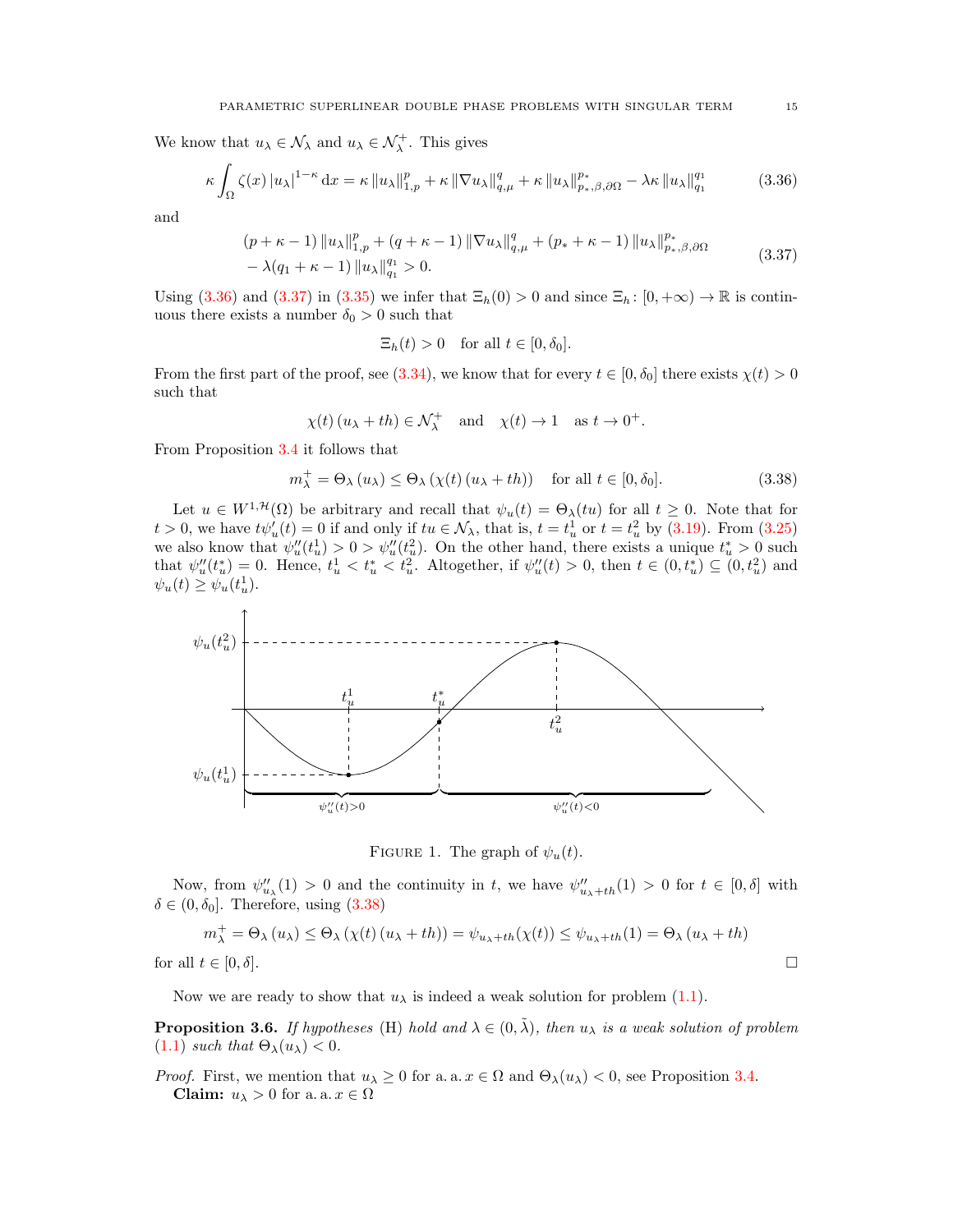Arguing indirectly and suppose there exists a set B with positive measure such that  $u_{\lambda} = 0$  in B. Let  $h \in W^{1,\mathcal{H}}(\Omega)$  with  $h > 0$  and let  $t \in (0,\delta)$  (see Proposition [3.5\)](#page-13-6), then  $(u_{\lambda}+th)^{1-\kappa} > u_{\lambda}^{1-\kappa}$ a. e. in  $\Omega \setminus B$ . Applying Proposition [3.5](#page-13-6) yields

$$
0 \leq \frac{\Theta_{\lambda}(u_{\lambda} + th) - \Theta_{\lambda}(u_{\lambda})}{t} = \frac{1}{p} \frac{\|u_{\lambda} + th\|_{1,p}^{p} - \|u_{\lambda}\|_{1,p}^{p}}{t} + \frac{1}{q} \frac{\|\nabla(u_{\lambda} + th)\|_{q,\mu}^{q} - \|\nabla u_{\lambda}\|_{q,\mu}^{q}}{t} + \frac{1}{p_{*}} \frac{\|u_{\lambda} + th\|_{p_{*},\beta,\partial\Omega}^{p_{*}} - \|u_{\lambda}\|_{p_{*},\beta,\partial\Omega}^{p_{*}}}{t} - \frac{1}{(1 - \kappa)t^{\kappa}} \int_{B} \zeta(x)h^{1 - \kappa} dx - \frac{1}{1 - \kappa} \int_{\Omega \backslash B} \zeta(x) \frac{(u_{\lambda} + th)^{1 - \kappa} - (u_{\lambda})^{1 - \kappa}}{t} dx - \frac{\lambda}{q_{1}} \frac{\|u_{\lambda} + th\|_{q_{1}}^{q_{1}} - \|u_{\lambda}\|_{q_{1}}^{q_{1}}}{t} < \frac{1}{p} \frac{\|u_{\lambda} + th\|_{1,p}^{p} - \|u_{\lambda}\|_{1,p}^{q}}{t} + \frac{1}{q} \frac{\|\nabla(u_{\lambda} + th)\|_{q,\mu}^{q} - \|\nabla u_{\lambda}\|_{q,\mu}^{q}}{t} + \frac{1}{p_{*}} \frac{\|u_{\lambda} + th\|_{p_{*},\beta,\partial\Omega}^{p_{*}} - \|u_{\lambda}\|_{p_{*},\beta,\partial\Omega}^{p_{*}}}{t} - \frac{1}{(1 - \kappa)t^{\kappa}} \int_{B} \zeta(x)h^{1 - \kappa} dx - \frac{\lambda}{q_{1}} \frac{\|u_{\lambda} + th\|_{q_{1}}^{q_{1}} - \|u_{\lambda}\|_{q_{1}}^{q_{1}}}{t}.
$$

From this we conclude by hypothesis  $(H)(v)$  that

$$
0 \le \frac{\Theta_{\lambda}(u_{\lambda} + th) - \Theta_{\lambda}(u_{\lambda})}{t} \to -\infty \quad \text{as } t \to 0^+,
$$

which is a contradiction. This shows the Claim and so  $u_{\lambda} > 0$  a.e. in  $\Omega$ .

Let us now show that

<span id="page-15-2"></span><span id="page-15-1"></span>
$$
\zeta(\cdot)(u_{\lambda})^{-\kappa}h \in L^{1}(\Omega) \quad \text{for all } h \in W^{1, \mathcal{H}}(\Omega)
$$
\n(3.39)

and

$$
\int_{\Omega} \left( |\nabla u_{\lambda}|^{p-2} \nabla u_{\lambda} + \mu(x) |\nabla u_{\lambda}|^{q-2} \nabla u_{\lambda} \right) \cdot \nabla h \, dx \n+ \int_{\Omega} \alpha(x) (u_{\lambda})^{p-1} h \, dx + \int_{\partial \Omega} \beta(x) (u_{\lambda})^{p_{*}-1} h \, d\sigma \n\geq \int_{\Omega} \zeta(x) (u_{\lambda})^{-\kappa} h \, dx + \lambda \int_{\Omega} (u_{\lambda})^{q_{1}-1} h \, dx
$$
\n(3.40)

for all  $h \in W^{1,\mathcal{H}}(\Omega)$  with  $h \geq 0$ .

Taking  $h \in W^{1,\mathcal{H}}(\Omega)$  with  $h \geq 0$  and choosing a decreasing sequence  $\{t_n\}_{n\in\mathbb{N}} \subseteq (0,1]$  such that  $\lim_{n \to \infty} t_n = 0$ , we see that for  $n \in \mathbb{N}$ , the functions

$$
\omega_n(x) = \zeta(x) \frac{(u_\lambda(x) + t_n h(x))^{1-\kappa} - u_\lambda(x)^{1-\kappa}}{t_n}
$$

are measurable, nonnegative and we have

$$
\lim_{n \to \infty} \omega_n(x) = (1 - \kappa) \zeta(x) u_\lambda(x)^{-\kappa} h(x) \quad \text{for a. a. } x \in \Omega.
$$

From Fatou's lemma we obtain

<span id="page-15-0"></span>
$$
\int_{\Omega} \zeta(x) \left(u_{\lambda}\right)^{-\kappa} h \, \mathrm{d}x \le \frac{1}{1-\kappa} \liminf_{n \to \infty} \int_{\Omega} \omega_n \, \mathrm{d}x. \tag{3.41}
$$

Applying again Proposition [3.5](#page-13-6) we get for  $n \in \mathbb{N}$  sufficiently large that

$$
0 \le \frac{\Theta_{\lambda}(u_{\lambda} + t_n h) - \Theta_{\lambda}(u_{\lambda})}{t_n}
$$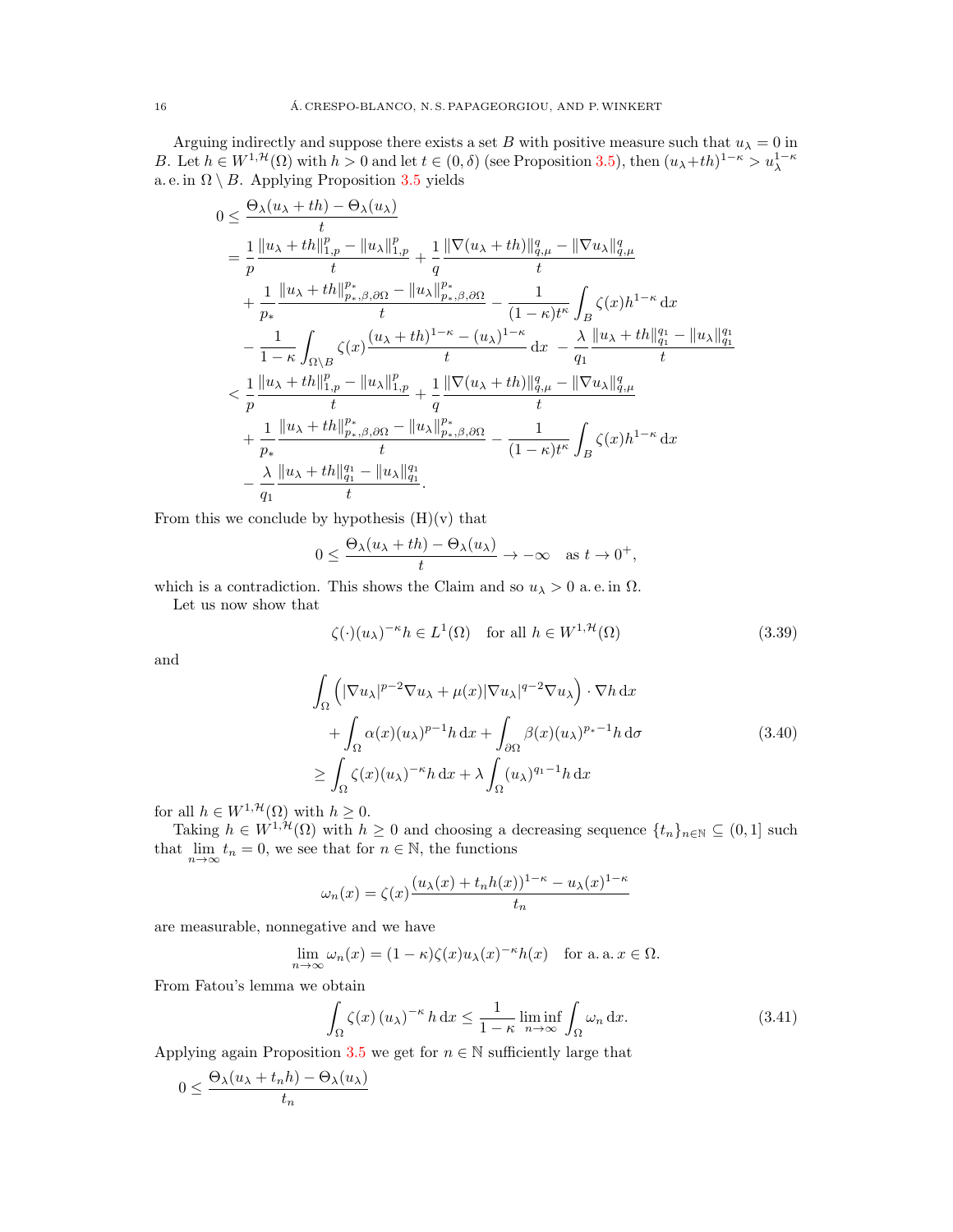PARAMETRIC SUPERLINEAR DOUBLE PHASE PROBLEMS WITH SINGULAR TERM 17

$$
= \frac{1}{p} \frac{\|u_{\lambda} + t_n h\|_{1,p}^p - \|u_{\lambda}\|_{1,p}^p}{t_n} + \frac{1}{q} \frac{\|\nabla(u_{\lambda} + t_n h)\|_{q,\mu}^q - \|\nabla u_{\lambda}\|_{q,\mu}^q}{t_n} + \frac{1}{p_*} \frac{\|u_{\lambda} + t_n h\|_{p_*,\beta,\partial\Omega}^{p_*} - \|u_{\lambda}\|_{p_*,\beta,\partial\Omega}^{p_*}}{t_n} - \frac{1}{1-\kappa} \int_{\Omega} \omega_n \, dx - \frac{\lambda}{q_1} \frac{\|u_{\lambda} + t_n h\|_{q_1}^{q_1} - \|u_{\lambda}\|_{q_1}^{q_1}}{t_n}.
$$

Passing to the limit as  $n \to \infty$  and applying [\(3.41\)](#page-15-0) we obtain [\(3.39\)](#page-15-1) and

$$
\int_{\Omega} \zeta(x)(u_{\lambda})^{-\kappa} h \,dx
$$
\n
$$
\leq \int_{\Omega} \left( |\nabla u_{\lambda}|^{p-2} \nabla u_{\lambda} + \mu(x) |\nabla u_{\lambda}|^{q-2} \nabla u_{\lambda} \right) \cdot \nabla h \,dx
$$
\n
$$
+ \int_{\Omega} \alpha(x)(u_{\lambda})^{p-1} h \,dx + \int_{\partial\Omega} \beta(x)(u_{\lambda})^{p_{*}-1} h \,d\sigma - \lambda \int_{\Omega} (u_{\lambda})^{q_{1}-1} h \,dx.
$$

This shows  $(3.40)$ . Note that it is sufficient to prove the integrability in  $(3.39)$  for nonnegative test functions  $h \in W^{1,\mathcal{H}}(\Omega)$ .

Now, we can prove that  $u_\lambda$  is a weak solution of [\(1.1\)](#page-0-1). Fur this purpose, let  $v \in W^{1, \mathcal{H}}(\Omega)$  and  $\varepsilon > 0$ . Taking  $h = (u_{\lambda} + \varepsilon v)_{+}$  as test function in  $(3.40)$  and using the fact that  $u_{\lambda} \in \mathcal{N}_{\lambda}^{+} \subset \mathcal{N}_{\lambda}$ such that  $u_{\lambda} \geq 0$ , we obtain

$$
0 \leq \int_{\Omega} \left( |\nabla u_{\lambda}|^{p-2} \nabla u_{\lambda} + \mu(x) |\nabla u_{\lambda}|^{q-2} \nabla u_{\lambda} \right) \cdot \nabla (u_{\lambda} + \varepsilon v)_{+} dx
$$
  
+ 
$$
\int_{\Omega} \alpha(x) (u_{\lambda})^{p-1} (u_{\lambda} + \varepsilon v)_{+} dx + \int_{\partial \Omega} \beta(x) (u_{\lambda})^{p_{*}-1} (u_{\lambda} + \varepsilon v)_{+} d\sigma
$$
  
- 
$$
\int_{\Omega} \left( \zeta(x) (u_{\lambda})^{-\kappa} + \lambda (u_{\lambda})^{q_{1}-1} \right) (u_{\lambda} + \varepsilon v)_{+} dx
$$
  
= 
$$
\int_{\Omega} \left( |\nabla u_{\lambda}|^{p-2} \nabla u_{\lambda} + \mu(x) |\nabla u_{\lambda}|^{q-2} \nabla u_{\lambda} \right) \cdot \nabla (u_{\lambda} + \varepsilon v) dx
$$
  
+ 
$$
\int_{\Omega} \alpha(x) (u_{\lambda})^{p-1} (u_{\lambda} + \varepsilon v) dx - \int_{\{u_{\lambda} + \varepsilon v < 0\}} \alpha(x) (u_{\lambda})^{p-1} (u_{\lambda} + \varepsilon v) dx
$$
  
+ 
$$
\int_{\partial \Omega} \beta(x) (u_{\lambda})^{p-1} (u_{\lambda} + \varepsilon v) dx - \int_{\{u_{\lambda} + \varepsilon v < 0\}} \beta(x) (u_{\lambda})^{p-1} (u_{\lambda} + \varepsilon v) dx
$$
  
+ 
$$
\int_{\partial \Omega} \left( \zeta(x) (u_{\lambda})^{-\kappa} + \lambda (u_{\lambda})^{q_{1}-1} \right) (u_{\lambda} + \varepsilon v) dx
$$
  
+ 
$$
\int_{\{u_{\lambda} + \varepsilon v < 0\}} \left( \zeta(x) (u_{\lambda})^{-\kappa} + \lambda (u_{\lambda})^{q_{1}-1} \right) (u_{\lambda} + \varepsilon v) dx
$$
  
+ 
$$
\int_{\{u_{\lambda} + \varepsilon v < 0\}} \left( \zeta(x) (u_{\lambda})^{-\kappa} + \lambda (u_{\lambda})^{q_{1}-1
$$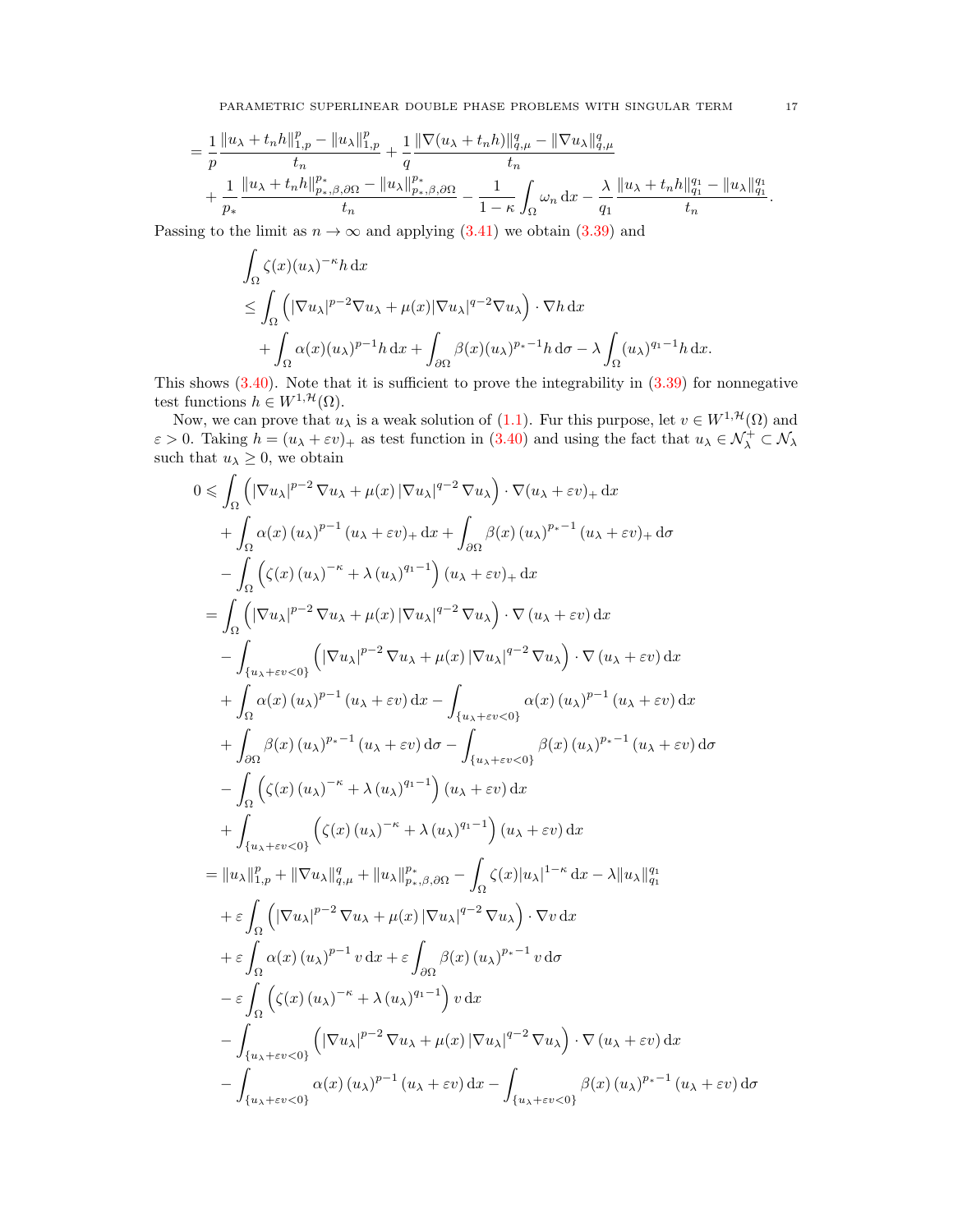18 **A. CRESPO-BLANCO, N. S. PAPAGEORGIOU, AND P. WINKERT** 

+ 
$$
\int_{\{u_{\lambda}+\varepsilon v<0\}} (\zeta(x) (u_{\lambda})^{-\kappa} + \lambda (u_{\lambda})^{q_1-1}) (u_{\lambda} + \varepsilon v) dx
$$
  
\n $\leq \varepsilon \int_{\Omega} (|\nabla u_{\lambda}|^{p-2} \nabla u_{\lambda} + \mu(x) |\nabla u_{\lambda}|^{q-2} \nabla u_{\lambda}) \cdot \nabla v dx$   
\n+  $\varepsilon \int_{\Omega} \alpha(x) (u_{\lambda})^{p-1} v dx + \varepsilon \int_{\partial \Omega} \beta(x) (u_{\lambda})^{p_*-1} v d\sigma$   
\n-  $\varepsilon \int_{\Omega} (\zeta(x) (u_{\lambda})^{-\kappa} + \lambda (u_{\lambda})^{q_1-1}) v dx$   
\n-  $\varepsilon \int_{\{u_{\lambda}+\varepsilon v<0\}} (|\nabla u_{\lambda}|^{p-2} \nabla u_{\lambda} + \mu(x) |\nabla u_{\lambda}|^{q-2} \nabla u_{\lambda}) \cdot \nabla v dx$   
\n-  $\varepsilon \int_{\{u_{\lambda}+\varepsilon v<0\}} \alpha(x) (u_{\lambda})^{p-1} v dx - \varepsilon \int_{\{u_{\lambda}+\varepsilon v<0\}} \beta(x) (u_{\lambda})^{p_*-1} v d\sigma$ 

Note that the measure of the domain  $\{u_\lambda + \varepsilon h < 0\}$  tends to zero as  $\varepsilon \to 0$ . Hence

$$
\int_{\{u_{\lambda}+\varepsilon v<0\}} \left( |\nabla u_{\lambda}|^{p-2} \nabla u_{\lambda} + \mu(x) |\nabla u_{\lambda}|^{q-2} \nabla u_{\lambda} \right) \cdot \nabla v \, dx \to 0 \quad \text{as } \varepsilon \to 0,
$$
\n
$$
\int_{\{u_{\lambda}+\varepsilon v<0\}} \alpha(x) (u_{\lambda})^{p-1} v \, dx \to 0 \quad \text{as } \varepsilon \to 0,
$$
\n
$$
\int_{\{u_{\lambda}+\varepsilon v<0\}} \beta(x) (u_{\lambda})^{p_{*}-1} v \, d\sigma \to 0 \quad \text{as } \varepsilon \to 0.
$$

So, we can divide the inequality above with  $\varepsilon > 0$  and let  $\varepsilon \to 0$ . We obtain

$$
\int_{\Omega} \left( |\nabla u_{\lambda}|^{p-2} \nabla u_{\lambda} + \mu(x) |\nabla u_{\lambda}|^{q-2} \nabla u_{\lambda} \right) \cdot \nabla v \, dx \n+ \int_{\Omega} \alpha(x) (u_{\lambda})^{p-1} v \, dx + \int_{\partial \Omega} \beta(x) (u_{\lambda})^{p_{*}-1} v \, d\sigma \n\geq \int_{\Omega} \zeta(x) (u_{\lambda})^{-\kappa} v \, dx + \lambda \int_{\Omega} (u_{\lambda})^{\nu-1} v \, dx.
$$

Since  $v \in W^{1,\mathcal{H}}(\Omega)$  is arbitrary, equality must hold. It follows that  $u_\lambda$  is a weak solution of problem [\(1.1\)](#page-0-1) such that  $\Theta_{\lambda}(u_{\lambda}) < 0$ , see Propositions [3.2](#page-7-3) and [3.4.](#page-8-0)

Now we are interested in a second weak solution which turns out to be the global minimizer of  $\Theta_{\lambda}$  restricted to  $\mathcal{N}_{\lambda}^{-}$ . First we show that this minimum is nonnegative.

<span id="page-17-1"></span>**Proposition 3.7.** If hypotheses (H) hold, then there exists  $\lambda^* \in (0, \tilde{\lambda}]$  such that  $\Theta_{\lambda}|_{\mathcal{N}_{\lambda}^{-}}>0$  for all  $\lambda \in (0, \lambda^*]$ .

*Proof.* First we take  $u \in \mathcal{N}_{\lambda}^-$  which is possible by Proposition [3.4.](#page-8-0) Applying the definition of  $\mathcal{N}_{\lambda}^-$  and the embedding  $W^{1,p}(\Omega) \hookrightarrow L^{q_1}(\Omega)$  we have

$$
\lambda(q_1 + \kappa - 1)c_9^{q_1} \|u\|_{1,p}^{q_1} \ge \lambda(q_1 + \kappa - 1) \|u\|_{q_1}^{q_1}
$$
  
> 
$$
(p + \kappa - 1) \|u\|_{1,p}^p + (q + \kappa - 1) \|\nabla u\|_{q,\mu}^q + (p_* + \kappa - 1) \|u\|_{p_*,\beta,\partial\Omega}^{p_*}
$$
  

$$
\ge (p + \kappa - 1) \|u\|_{1,p}^p
$$

for some constant  $c_9 > 0$ . This implies

<span id="page-17-0"></span>
$$
||u||_{1,p} \ge \left[\frac{p+\kappa-1}{\lambda c_9^{q_1}(q_1+\kappa-1)}\right]^{\frac{1}{q_1-p}}.\tag{3.42}
$$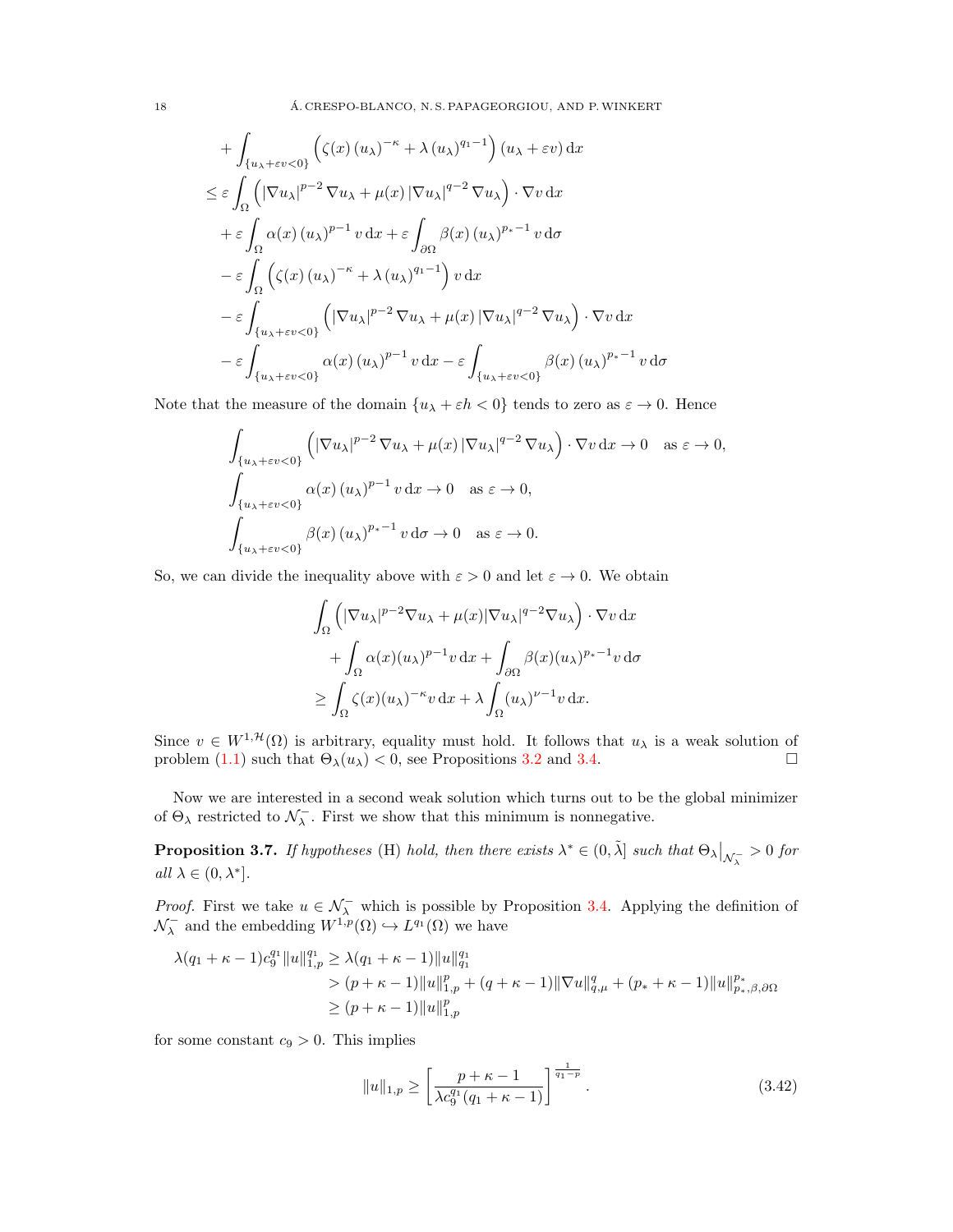We argue by contradiction and suppose that the statement of the proposition is not true. Then there exists  $u \in \mathcal{N}_{\lambda}^-$  such that  $\Theta_{\lambda}(u) \leq 0$ , that is,

<span id="page-18-1"></span>
$$
\frac{1}{p} \|u\|_{1,p}^p + \frac{1}{q} \|\nabla u\|_{q,\mu}^q + \frac{1}{p_*} \|u\|_{p_*,\beta,\partial\Omega}^{p_*} - \frac{1}{1-\kappa} \int_{\Omega} \zeta(x) |u|^{1-\kappa} \, \mathrm{d}x - \frac{\lambda}{q_1} \|u\|_{q_1}^{q_1} \le 0. \tag{3.43}
$$

As  $\mathcal{N}_{\lambda}^{-} \subseteq \mathcal{N}_{\lambda}$  we obtain from the definition of  $\mathcal{N}_{\lambda}$ 

<span id="page-18-0"></span>
$$
\frac{1}{q_1} \|\nabla u\|_{q,\mu}^q = \frac{1}{q_1} \int_{\Omega} \zeta(x)|u|^{1-\kappa} \, \mathrm{d}x + \frac{\lambda}{q_1} \|u\|_{q_1}^{q_1} - \frac{1}{q_1} \|u\|_{1,p}^p - \frac{1}{q_1} \|u\|_{p_*,\beta,\partial\Omega}^{p_*}.\tag{3.44}
$$

Combining  $(3.44)$  and  $(3.43)$  one has

$$
\left(\frac{1}{p} - \frac{1}{q_1}\right) \|u\|_{1,p}^p + \left(\frac{1}{q} - \frac{1}{q_1}\right) \|\nabla u\|_{q,\mu}^q + \left(\frac{1}{p_*} - \frac{1}{q_1}\right) \|u\|_{p_*,\beta,\partial\Omega}^{p_*}
$$

$$
+ \left(\frac{1}{q_1} - \frac{1}{1-\kappa}\right) \int_{\Omega} \zeta(x) |u|^{1-\kappa} \, \mathrm{d}x \le 0.
$$

Since  $p_* < q_1$  and  $q < q_1$  this implies

$$
\frac{q_1-p}{pq_1}\|u\|_{1,p}^p\leq \frac{q_1+\kappa-1}{q_1(1-\kappa)}\int_{\Omega}\zeta(x)|u|^{1-\kappa}\,\mathrm{d} x\leq \frac{q_1+\kappa-1}{q_1(1-\kappa)}c_{10}\|u\|_{1,p}^{1-\kappa}
$$

for some constant  $c_{10} > 0$ . Therefore,

<span id="page-18-2"></span>
$$
||u||_{1,p} \le c_{11} \tag{3.45}
$$

for some  $c_{11} > 0$ . Now we use  $(3.45)$  in  $(3.42)$  and get

$$
0 < \frac{c_{12}}{c_{11}} \le \lambda^{\frac{1}{q_1 - p}} \quad \text{with} \quad c_{12} = \left[ \frac{\left( p + \kappa - 1 \right)}{c_9^{q_1} \left( q_1 + \kappa - 1 \right)} \right]^{\frac{1}{q_1 - p}} > 0.
$$

Letting  $\lambda \to 0$  yields a contradiction since  $1 < p < q_1$ . Hence, we find  $\lambda^* \in (0, \tilde{\lambda}]$  such that  $\Theta_{\lambda}\big|_{\mathcal{N}_{\lambda}^-}>0$  for all  $\lambda\in(0,\lambda^*$ ].

Next we will show that the functional  $\Theta_{\lambda}$  achieves its global minimum restricted to the set  $\mathcal{N}_{\lambda}^{-}$ .

<span id="page-18-4"></span>**Proposition 3.8.** If hypotheses (H) hold and  $\lambda \in (0, \lambda^*]$ , then there exists  $v_{\lambda} \in \mathcal{N}_{\lambda}^-$  with  $v_{\lambda} \geq 0$ such that

$$
m_{\lambda}^{-}=\inf_{\mathcal{N}_{\lambda}^{-}}\Theta_{\lambda}=\Theta_{\lambda}\left(v_{\lambda}\right)>0.
$$

*Proof.* First note that for  $v \in \mathcal{N}_{\lambda}^-$  by using the embedding  $W^{1,p}(\Omega) \hookrightarrow L^{q_1}(\Omega)$  we obtain

$$
\lambda(q_1 + \kappa - 1) ||v||_{q_1}^{q_1} > (p + \kappa - 1) ||v||_{1,p}^p \ge (p + \kappa - 1) \frac{1}{c_9^p} ||v||_{q_1}^p
$$

for  $c_9 > 0$ , see the proof of Proposition [3.7.](#page-17-1) Therefore,

<span id="page-18-3"></span>
$$
||v||_{q_1} \ge \left[\frac{p+\kappa-1}{\lambda c_9^p(q_1+\kappa-1)}\right]^{\frac{1}{q_1-p}}.
$$
\n(3.46)

Let  $\{v_n\}_{n\in\mathbb{N}}\subset\mathcal{N}_{\lambda}\subset\mathcal{N}_{\lambda}$  be a minimizing sequence. Then, since  $\mathcal{N}_{\lambda}\subset\mathcal{N}_{\lambda}$ , we know from Proposition [3.1](#page-6-2) that  ${v_n}_{n\in\mathbb{N}} \subset W^{1,\mathcal{H}}(\Omega)$  is bounded. We may assume that

$$
v_n \rightharpoonup v_\lambda
$$
 in  $W^{1,\mathcal{H}}(\Omega)$ ,  $v_n \to v_\lambda$  in  $L^{q_1}(\Omega)$  and  $v_n \rightharpoonup v_\lambda$  in  $L^{p_*}(\partial\Omega)$ .

From  $(3.46)$  we see that  $v_{\lambda} \neq 0$ . Now we will use the point  $t_{v_{\lambda}}^2 > 0$  (see  $(3.19)$ ) for which we have

$$
\eta_{v_{\lambda}}\left(t_{v_{\lambda}}^{2}\right)=\lambda\left\Vert v_{\lambda}\right\Vert _{q_{1}}^{q_{1}} \quad \text{and} \quad \eta_{v_{\lambda}}'\left(t_{v_{\lambda}}^{2}\right)<0.
$$

In the proof of Proposition [3.4](#page-8-0) we derived that  $t_{v_{\lambda}}^2 v_{\lambda} \in \mathcal{N}_{\lambda}^-$ .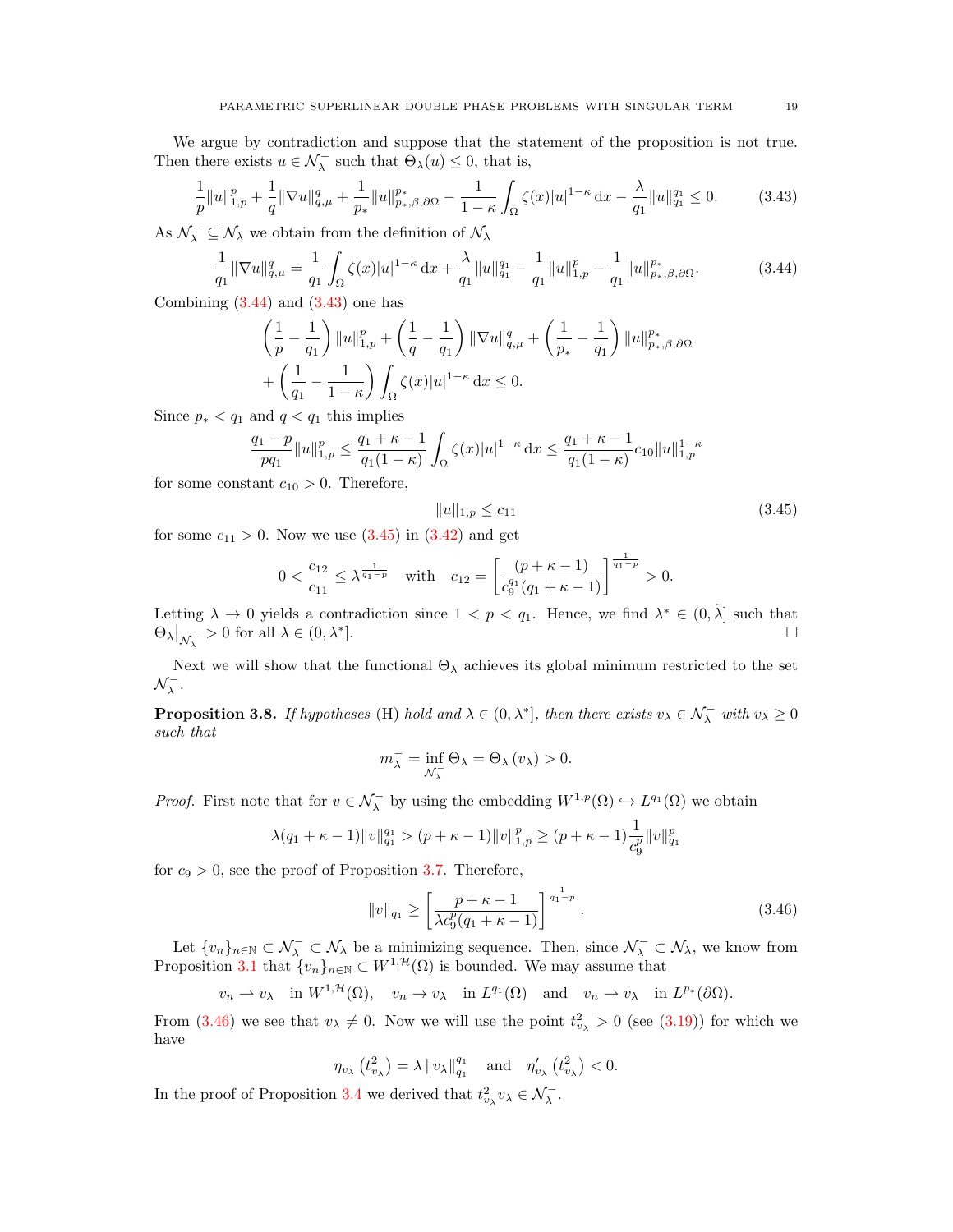Let us now show that  $\lim_{n\to+\infty}\rho(v_n)=\rho(v_\lambda)$  for a subsequence (still denoted by  $v_n$ ). As in the proof of Proposition [3.4](#page-8-0) we can prove Claims 1–3 via contradiction. Indeed, then we have in each case for a subsequence

$$
\Theta_{\lambda}(t_{v_{\lambda}}^{2}v_{\lambda}) < \lim_{n \to \infty} \Theta_{\lambda}(t_{v_{\lambda}}^{2}v_{n}).
$$

Since  $\Theta_{\lambda}(t_{v_{\lambda}}^{2}v_{n}) \leq \Theta_{\lambda}(v_{n})$  (note that it is the global maximum since  $\psi_{v_{n}}''(1) < 0$  $\psi_{v_{n}}''(1) < 0$  $\psi_{v_{n}}''(1) < 0$ , see Figure 1) and  $t^2_{v_\lambda} v_\lambda \in \mathcal{N}^-_\lambda$ , we obtain

<span id="page-19-0"></span>
$$
m_\lambda^-\leq \Theta_\lambda(t_{v_\lambda}^2v_\lambda)
$$

a contradiction. Therefore, for a subsequence, we have  $\lim_{n\to+\infty}\rho(v_n) = \rho(v_\lambda)$  and since the integrand corresponding to the modular function  $\rho(\cdot)$  is uniformly convex, this implies  $\rho(\frac{v_n-v_\lambda}{2})\to 0$ . Then Proposition [2.3\(](#page-5-2)v) implies that  $v_n\to v_\lambda$  in  $W^{1,\mathcal{H}}(\Omega)$  and the continuity of  $\Theta_{\lambda}$  gives  $\Theta_{\lambda}(v_n) \to \Theta_{\lambda}(v_{\lambda})$  and so  $\Theta_{\lambda}(v_{\lambda}) = m_{\lambda}^{-}$ .

Since  $v_n \in \mathcal{N}_{\lambda}^-$  for all  $n \in \mathbb{N}$ , we have

$$
(p + \kappa - 1) ||v_n||_{1,p}^p + (q + \kappa - 1) ||\nabla v_n||_{q,\mu}^q + (p_* + \kappa - 1) ||v_n||_{p_*,\beta,\partial\Omega}^{p_*}
$$
  
 
$$
- \lambda (q_1 + \kappa - 1) ||v_n||_{q_1}^{q_1} < 0.
$$
 (3.47)

Now we pass to the limit in  $(3.47)$  as  $n \to +\infty$  in order to get

<span id="page-19-1"></span>
$$
(p+\kappa-1)\|v_{\lambda}\|_{1,p}^p+(q+\kappa-1)\|\nabla v_{\lambda}\|_{q,\mu}^q+(p_*+\kappa-1)\|v_{\lambda}\|_{p_*,\beta,\partial\Omega}^{p_*}-\lambda(q_1+\kappa-1)\|v_{\lambda}\|_{q_1}^{q_1}\leq 0. \tag{3.48}
$$

From Proposition [3.3](#page-8-7) we know that equality in [\(3.48\)](#page-19-1) cannot happen, so we have a strict inequality. Therefore,  $v_{\lambda} \in \mathcal{N}_{\lambda}^-$ . Since the treatment also works for  $|v_{\lambda}|$  instead of  $v_{\lambda}$ , we may assume that  $v_\lambda(x) \geq 0$  for a. a.  $x \in \Omega$  such that  $v_\lambda \neq 0$ . Proposition [3.7](#page-17-1) finally shows that  $m_1^- > 0.$  $\frac{1}{\lambda} > 0.$ 

Finally, we reach a second weak solution of problem [\(1.1\)](#page-0-1).

<span id="page-19-3"></span>**Proposition 3.9.** If hypotheses (H) hold and  $\lambda \in (0, \lambda^*)$ , then  $v_{\lambda}$  is a weak solution of problem [\(1.1\)](#page-0-1) such that  $\Theta_{\lambda}(v_{\lambda}) > 0$ .

*Proof.* Following the proof of Proposition [3.5](#page-13-6) replacing  $u_{\lambda}$  by  $v_{\lambda}$  in the definition of  $\Xi_h$  we can show for every  $t \in [0, \delta_0]$  there exists  $\chi(t) > 0$  such that

<span id="page-19-2"></span>
$$
\chi(t) (v_{\lambda} + th) \in \mathcal{N}_{\lambda}^{-}
$$
 and  $\chi(t) \to 1$  as  $t \to 0^{+}$ .

From Proposition [3.8](#page-18-4) we derive that

$$
m_{\lambda}^{-} = \Theta_{\lambda} \left( v_{\lambda} \right) \le \Theta_{\lambda} \left( \chi(t) \left( v_{\lambda} + th \right) \right) \quad \text{for all } t \in [0, \delta_0]. \tag{3.49}
$$

Claim:  $v_{\lambda} > 0$  for a. a.  $x \in \Omega$ 

Let us suppose there is a set B with positive measure such that  $v_{\lambda} = 0$  in B. Let  $h \in W^{1, \mathcal{H}}(\Omega)$ with  $h > 0$  and let  $t \in (0, \delta_0)$ , see  $(3.49)$ , then  $(\chi(t)(v_\lambda + th))^{1-\kappa} > (\chi(t)v_\lambda)^{1-\kappa}$  a.e. in  $\Omega \setminus B$ . From [\(3.49\)](#page-19-2) and since  $\psi_{v_\lambda}(1)$  $\psi_{v_\lambda}(1)$  is the global maximum (see Figure 1) which implies  $\psi_{v_\lambda}(1) \geq$  $\psi_{v_{\lambda}}(\chi(t))$  we then obtain

$$
0 \leq \frac{\Theta_{\lambda}(\chi(t)(v_{\lambda}+th)) - \Theta_{\lambda}(v_{\lambda})}{t}
$$
  
\n
$$
\leq \frac{\Theta_{\lambda}(\chi(t)(v_{\lambda}+th)) - \Theta_{\lambda}(\chi(t)v_{\lambda})}{t}
$$
  
\n
$$
= \frac{1}{p} \frac{\|\chi(t)(v_{\lambda}+th)\|_{1,p}^p - \|\chi(t)v_{\lambda}\|_{1,p}^p}{t} + \frac{1}{q} \frac{\|\nabla(\chi(t)(v_{\lambda}+th))\|_{q,\mu}^q - \|\nabla(\chi(t)v_{\lambda})\|_{q,\mu}^q}{t}
$$
  
\n
$$
+ \frac{1}{p_*} \frac{\|\chi(t)(v_{\lambda}+th)\|_{p_*,\beta,\partial\Omega}^{p_*} - \|\chi(t)v_{\lambda}\|_{p_*,\beta,\partial\Omega}^{p_*}}{t} - \frac{\chi(t)^{1-\kappa}}{(1-\kappa)t^{\kappa}} \int_B \zeta(x)h^{1-\kappa} dx
$$
  
\n
$$
- \frac{1}{1-\kappa} \int_{\Omega \setminus B} \zeta(x) \frac{(\chi(t)(v_{\lambda}+th))^{1-\kappa} - (\chi(t)v_{\lambda})^{1-\kappa}}{t} dx - \frac{\lambda}{q_1} \frac{\|\chi(t)(v_{\lambda}+th)\|_{q_1}^{q_1} - \|\chi(t)v_{\lambda}\|_{q_1}^{q_1}}{t}
$$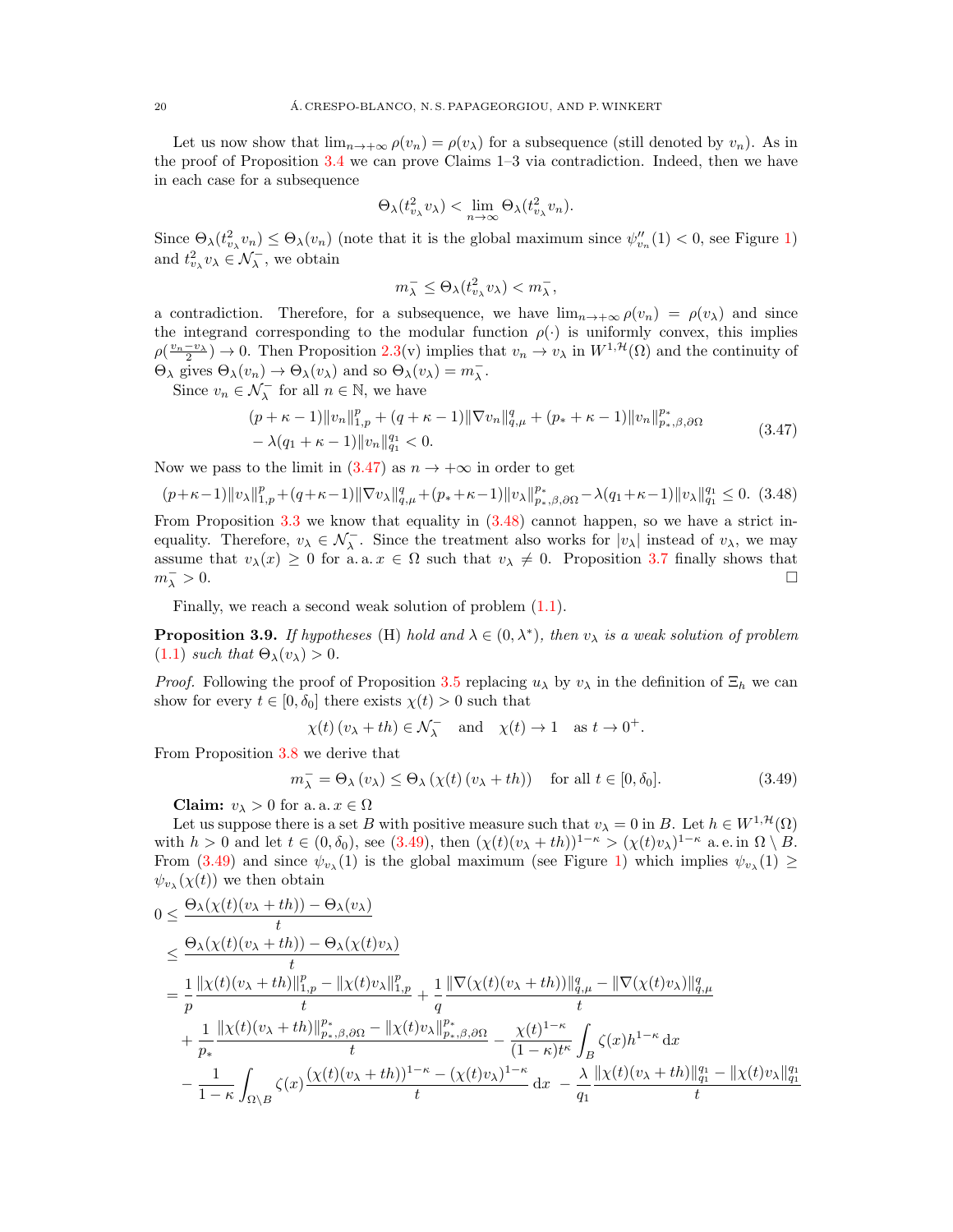$$
< \frac{1}{p}\frac{\|\chi(t)(v_{\lambda}+th)\|_{1,p}^p-\|\chi(t)v_{\lambda}\|_{1,p}^p}{t}+\frac{1}{q}\frac{\|\nabla(\chi(t)(v_{\lambda}+th))\|_{q,\mu}^q-\|\nabla(\chi(t)v_{\lambda})\|_{q,\mu}^q}{t} \\ +\frac{1}{p_*}\frac{\|\chi(t)(v_{\lambda}+th)\|_{p_*,\beta,\partial\Omega}^{p_*}-\|\chi(t)v_{\lambda}\|_{p_*,\beta,\partial\Omega}^{p_*}}{t}-\frac{\chi(t)^{1-\kappa}}{(1-\kappa)t^{\kappa}}\int_{B}\zeta(x)h^{1-\kappa}\,\mathrm{d}x \\ -\frac{\lambda}{q_1}\frac{\|\chi(t)(v_{\lambda}+th)\|_{q_1}^{q_1}-\|\chi(t)v_{\lambda}\|_{q_1}^{q_1}}{t}.
$$

From the considerations above we see that

$$
0 \le \frac{\Theta_{\lambda}(\chi(t)(v_{\lambda} + th)) - \Theta_{\lambda}(\chi(t)v_{\lambda})}{t} \to -\infty \quad \text{as } t \to 0^+,
$$

which is a contradiction. This shows the Claim and so  $v_{\lambda} > 0$  a.e. in  $\Omega$ .

The rest of the proof works in the same way as the proof of Proposition [3.6.](#page-14-4) Indeed,  $(3.39)$ and [\(3.40\)](#page-15-2) can be shown similarly using again [\(3.49\)](#page-19-2) and the inequality  $\psi_{v_\lambda}(1) \geq \psi_{v_\lambda}(\chi(t))$ along with  $v_{\lambda} > 0$ . The last part of Proposition [3.6](#page-14-4) is the same replacing  $u_{\lambda}$  by  $v_{\lambda}$  and finally we know from Proposition [3.8](#page-18-4) that  $\Theta_{\lambda}(v_{\lambda}) > 0$ .

The proof of Theorem [1.1](#page-1-1) follows now from Propositions [3.6](#page-14-4) and [3.9.](#page-19-3)

# **ACKNOWLEDGMENT**

The first author was funded by the Deutsche Forschungsgemeinschaft (DFG, German Research Foundation) under Germany's Excellence Strategy – The Berlin Mathematics Research Center MATH+ and the Berlin Mathematical School (BMS) (EXC-2046/1, project ID: 390685689).

#### **REFERENCES**

- <span id="page-20-8"></span>[1] R.L. Alves, C.A. Santos, K. Silva, Multiplicity of negative-energy solutions for singular-superlinear Schrödinger equations with indefinite-sign potential, Commun. Contemp. Math., to appear, https://doi.org/10.1142/S0219199721500425.
- <span id="page-20-0"></span>[2] P. Baroni, M. Colombo, G. Mingione, Harnack inequalities for double phase functionals, Nonlinear Anal. 121 (2015), 206–222.
- <span id="page-20-1"></span>[3] P. Baroni, M. Colombo, G. Mingione, Regularity for general functionals with double phase, Calc. Var. Partial Differential Equations 57 (2018), no. 2, Art. 62, 48 pp.
- <span id="page-20-15"></span>[4] M. Berger, "Nonlinearity and functional analysis", Academic Press, New York-London, 1977.
- <span id="page-20-9"></span>[5] F. Colasuonno, M. Squassina, Eigenvalues for double phase variational integrals, Ann. Mat. Pura Appl. (4) 195 (2016), no. 6, 1917–1959.
- <span id="page-20-2"></span>[6] M. Colombo, G. Mingione, Bounded minimisers of double phase variational integrals, Arch. Ration. Mech. Anal. 218 (2015), no. 1, 219–273.
- <span id="page-20-3"></span>[7] M. Colombo, G. Mingione, Regularity for double phase variational problems, Arch. Ration. Mech. Anal. 215 (2015), no. 2, 443–496.
- <span id="page-20-13"></span>[8] A. Crespo-Blanco, L. Gasiński, P. Harjulehto, P. Winkert, A new class of double phase variable exponent problems: Existence and uniqueness, preprint 2021, arXiv: 2103.08928.
- <span id="page-20-4"></span>[9] C. De Filippis, G. Mingione, Interpolative gap bounds for nonautonomous integrals, Anal. Math. Phys. 11 (2021), no. 3, Paper No. 117, 39 pp.
- <span id="page-20-7"></span>[10] P. Drábek, S.I. Pohozaev, Positive solutions for the p-Laplacian: application of the fibering method, Proc. Roy. Soc. Edinburgh Sect. A 127 (1997), no. 4, 703–726.
- <span id="page-20-6"></span>[11] S. El Manouni, G. Marino, P. Winkert, Existence results for double phase problems depending on Robin and Steklov eigenvalues for the p-Laplacian, Adv. Nonlinear Anal. 11 (2022), no. 1, 304–320.
- <span id="page-20-14"></span>[12] X. Fan, C.-X. Guan, Uniform convexity of Musielak-Orlicz-Sobolev spaces and applications, Nonlinear Anal. 73 (2010), no. 1, 163–175.
- <span id="page-20-10"></span>[13] C. Farkas, P. Winkert, An existence result for singular Finsler double phase problems, J. Differential Equations 286, 455–473.
- <span id="page-20-5"></span>[14] C. Farkas, A. Fiscella, P. Winkert, Singular Finsler double phase problems with nonlinear boundary condition, Adv. Nonlinear Stud., https://doi.org/10.1515/ans-2021-2143.
- <span id="page-20-11"></span>[15] L. Gasiński, N.S. Papageorgiou, Constant sign and nodal solutions for superlinear double phase problems, Adv. Calc. Var. 14 (2021), no. 4, 613–626.
- <span id="page-20-12"></span>[16] L. Gasiński, P. Winkert, Constant sign solutions for double phase problems with superlinear nonlinearity, Nonlinear Anal. 195 (2020), 111739, 9 pp.